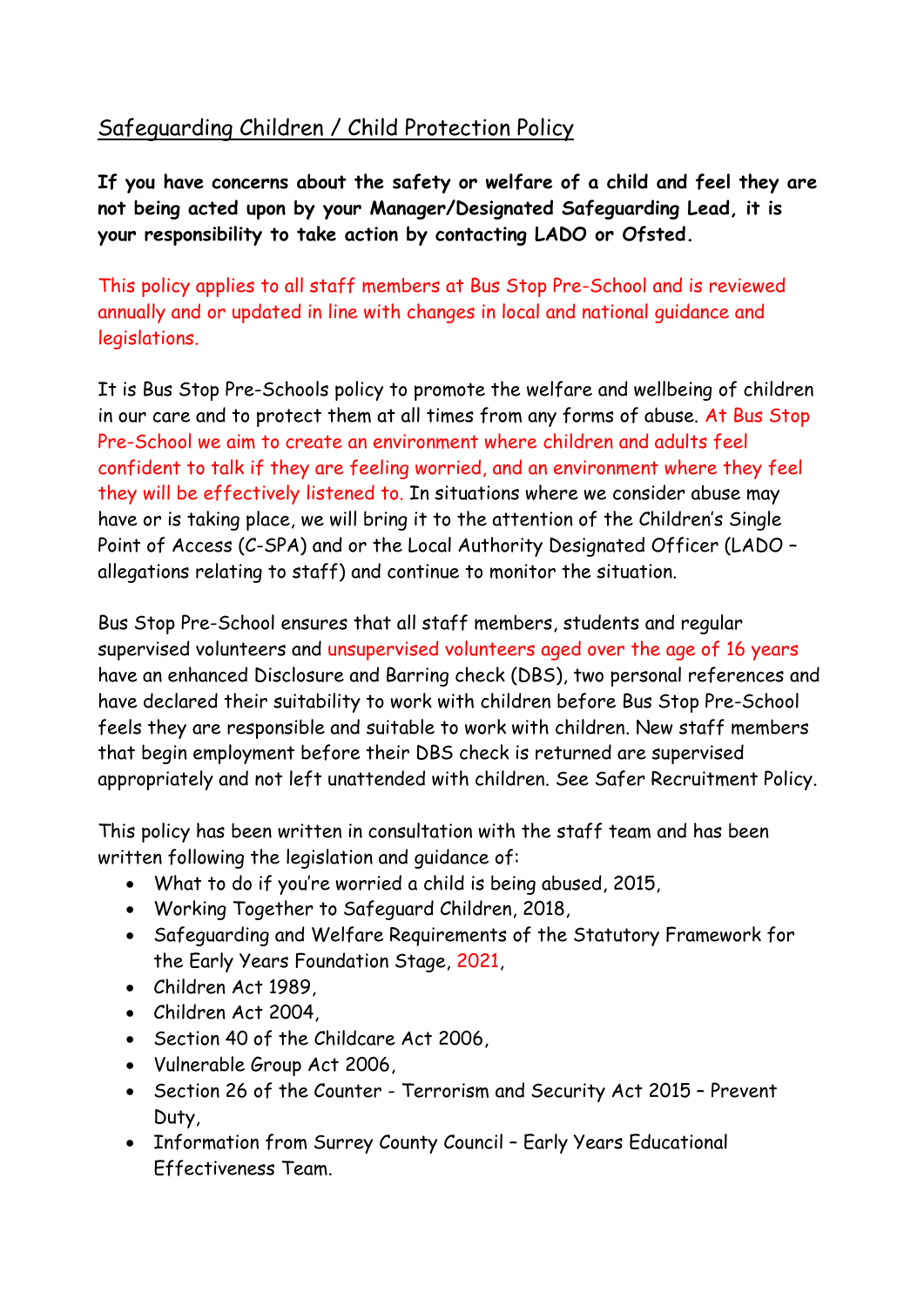- FGM Risk and Safeguarding Guidance for Professionals, 2015.
- Surrey Safeguarding Children Partnership (SSCP) Effective Family Resilience Guidance, 2019
- Children Single Point of Access (C-SPA) and Single Point of Access (SPA for adults), May 2019.
- Keeping Children Safe in Education Statutory Guidance, 2021.
- Operation Encompass Surrey Against Domestic Abuse.
- Information Sharing Advice for practitioners for providing safeguarding services for children, young people, parents and carers, 2018.
- Inspecting Safeguarding in Early Years, Education and Skills, Sept 2019.
- Early Years inspection handbook for Ofsted-registered provision, Sept 2021
- Framework for the Assessment of Children in Need and their Families, 2000.

This policy also complies with the child protection procedures approved by Surrey Safeguarding Children Partnership (SSCP) and information regarding procedures and guidelines will be accessed via the online SSCP manual at [www.surreyscp.org.uk](http://www.surreyscp.org.uk/) . Bus Stop Pre-School is also signed up to received regular SSCP online newsletters.

Bus Stop Pre-School is signed up to the Surrey Multi-Agency Information Sharing Protocol (MAISP) and understands their responsibilities under the protocol. (See 10 Golden Rules displayed by telephone/ See Red Safeguarding folder in office for Information Sharing 2018 guidance.

Bus Stop Pre-School is signed up to Operation Encompass. Operation Encompass enables Early Years settings, Schools, Surrey Police and Surrey County Council to communicate effectively on any domestic incidents that occur outside of normal School hours and might have an impact on a child in the setting. All parents/carers receive an information letter in their child's Starter Pack explaining this scheme and our role as providers.

### The Role of Designated Safeguarding Lead

Our Designated Safeguarding Lead (DSL) is Kelly Haines and the deputy DDSL is Kate Rice. The DSL and DDSL can be contacted by telephone on 01372 879712 and or by email at [busstoppreschool@aol.co.uk](mailto:busstoppreschool@aol.co.uk)

The DSL is registered with Surrey Safeguarding Children Partnership to provide in-house Safeguarding training to staff members.

• The DSL's responsibility is to take a lead responsibility for safeguarding children and to liaise with the local statutory children's services agency.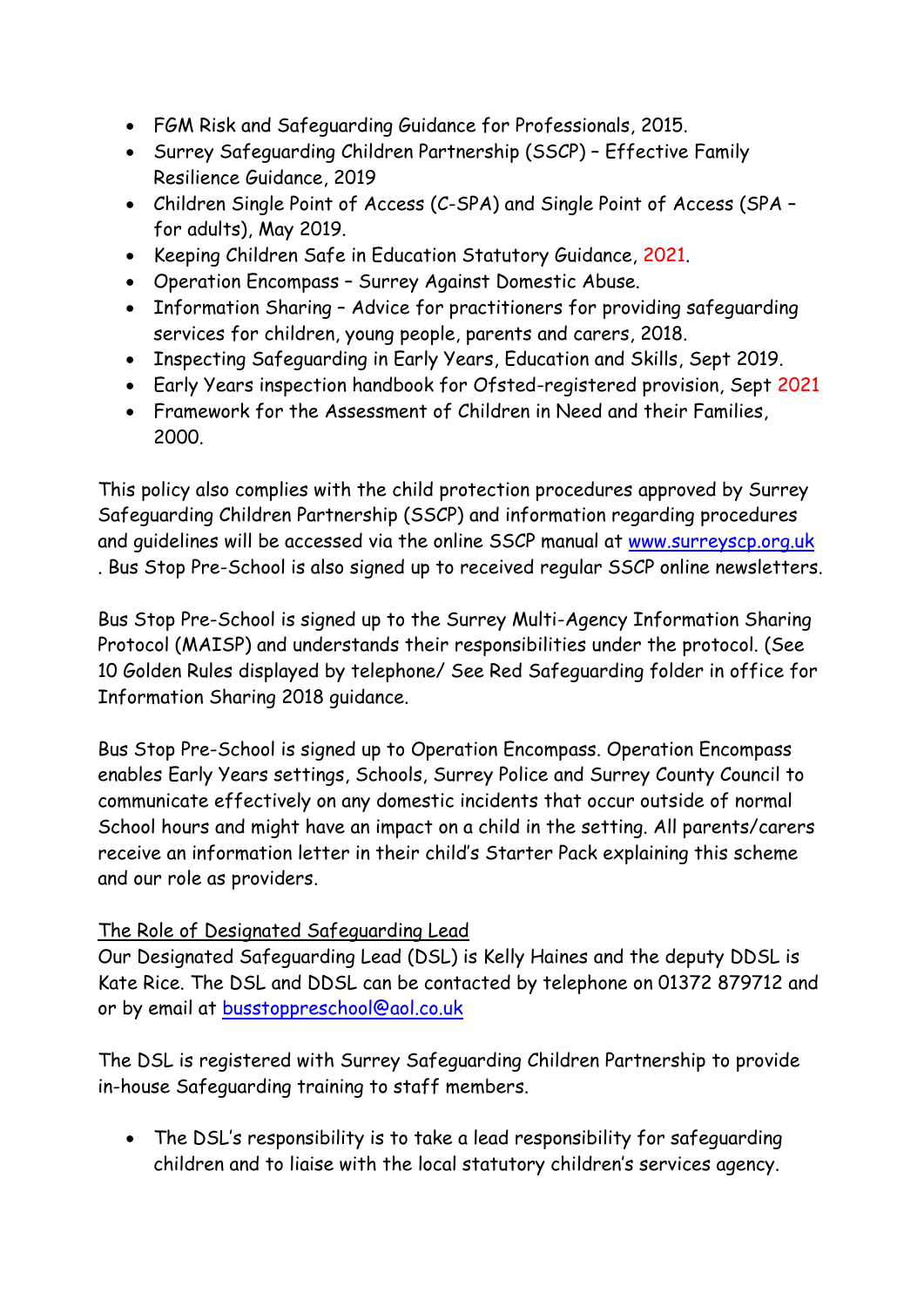- To ensure that there is a whole setting approach to Safeguarding and the setting fully contributes to inter-agency working.
- To give advice and support to staff raising concerns about a child or colleagues behaviour.
- To be the point of contact for the safeguarding partners: Local Authority, Police and Health.
- The DSL to understand and recognise possible signs of abuse and neglect and to support staff team to recognise signs as stated in section 3.6 of the Statutory Framework for the EYFS, 2021:

These may include:

- significant changes in children's behaviour;
- deterioration in children's general well-being;
- unexplained bruising, marks or signs of possible abuse or neglect;
- children's comments which give cause for concern;
- any reasons to suspect neglect or abuse outside the setting, for example in the child's home; or that a girl may have been subjected to (or is at risk of) female genital mutilation and/or
- inappropriate behaviour displayed by other members of staff, or any other person working with the children. For example, inappropriate sexual comments; excessive one-to-one attention beyond the requirements of their usual role and responsibilities; or inappropriate sharing of images.
	- The DSL role is to follow 10 Golden Rules for Information Sharing.
	- DSL refers to the SSCP Effective Family Resilience Guidance, 2019 when working with and supporting children, young people and their families.
	- Collecting information when there are concerns regarding a child and contacting C-SPA to make a request for support if at any time they believe a child may be a child in need, or that a child is being harmed or is likely to be. The DSL will contact the police, if an immediate risk is identified. When seeking support for a family via the C-SPA, the DSL will gain consent from the parents when submitting a request, however in exceptional circumstances whereby to speak to the parents would likely cause harm to the child, consent would not be expected to be sought. DSL will complete a Request for Support form.
	- The DSL implicitly understands that when requesting support for a family, the family is not being handed over to other professionals, but that the request is for children's services to join the existing network around the family.
	- The DSL will contact the Child Protection Consultation line if they are unsure whether a child/family warrants a Request for Support form. The DSL will discuss concerns with an advisor and follow the advice given.
	- The DSL is responsible for coordinating actions in response to a concern or allegation about a child and or adult. In the event that the appointed DSL is unavailable the deputy DDSL will take over,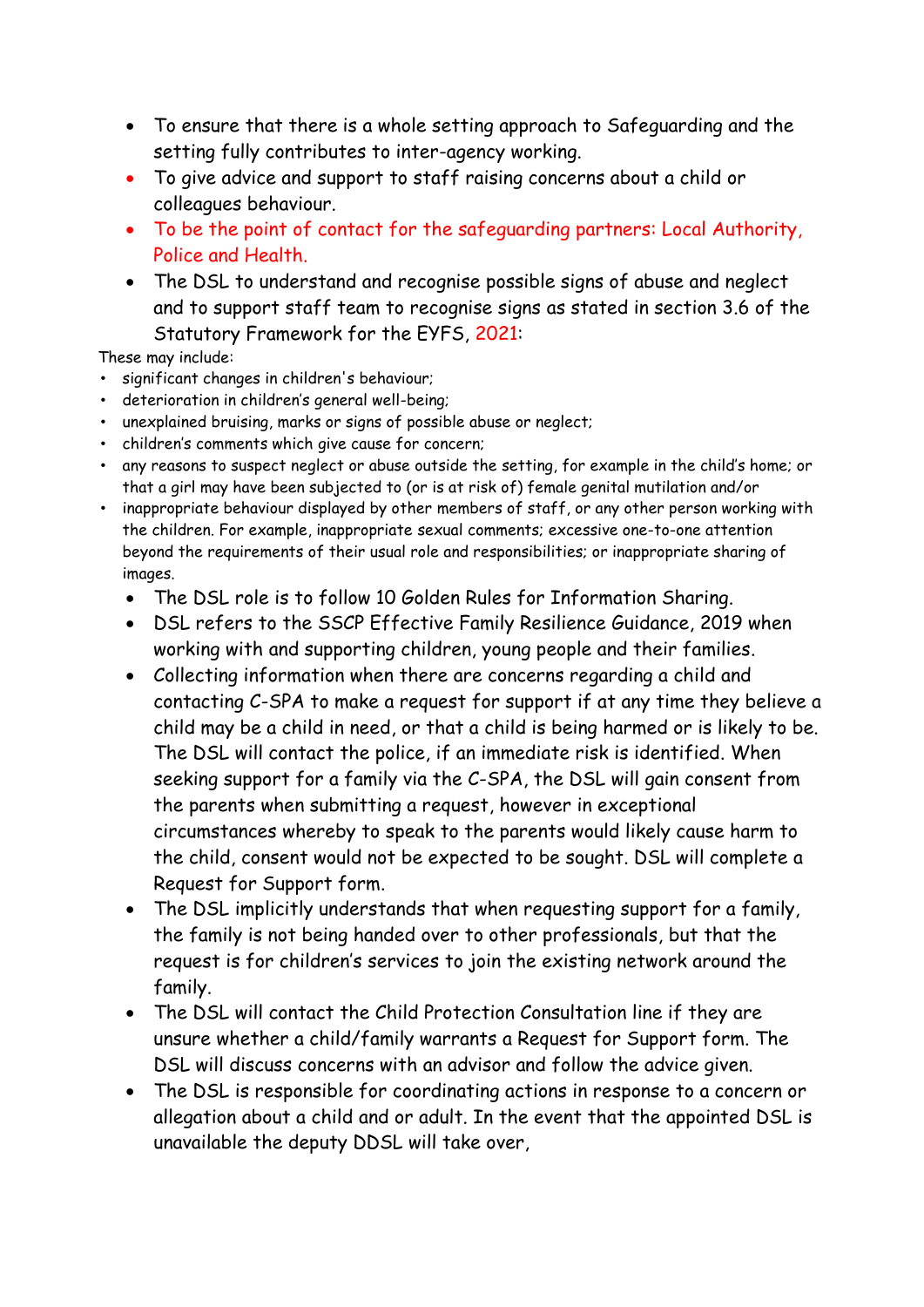- After a request is made to C-SPA the DSL role is to be available to participate in assessments of a child either through 'Core Group' meetings, 'Case Conferences', 'Early Help Assessment', a 'Child in Need' assessment or a 'Child Protection' enquiry.
- It is the role of the DSL to be aware of 'Disguised Compliance' SSCP definition: "involves clients not admitting to their lack of commitment to change but working subversively to undermine the process". (Ref: DSL Refresher Booklet, 2016).
- The DSL's roles and responsibilities include sharing up to date Safeguarding information and legislations with staff and keeping a record of this. The DSL ensures all staff are updated on safeguarding issues annually and or when required. This is through in-house 'Safeguarding Quiz' (devised by DSL to reflect current changes/legislations) /regular discussions during staff meetings/E-Bulletins.
- The DSL is responsible for ensuring the settings 'Safeguarding Children/Child Protection' policy is updated and the DDSL and whole staff team are updated and aware of any changes.
- Ensuring that all staff are aware of the settings policy for reporting concerns relating to child protection and that all staff are aware of the process for reporting any allegations and concerns about the conduct of members of staff.
- Regularly going online to access up to date information from the Surrey Safeguarding Children Partnership website and government websites,
- The DSL is responsible for accessing information and liasing with outside agencies to ensure information is up-to-date,
- The DSL must attend the Module one and Module two safeguarding children Foundation training and thereafter attend DSL refresher training every two years. The DSL also attends relevant safeguarding training as advised by Surrey Early Years Educational Effectiveness Team and the Government,
- The DSL ensures all staff members working with children complete Working Together to Safeguard Children training and update this every three years. The DSL and DDSL update their training every two years.
- The DSL is responsible for regularly reviewing the register for attendance, the 'Accident/ Incident' forms, 'Existing Injury' forms, 'Short term medication' forms and to regularly review recorded concerns to monitor and/or identify possible safeguarding children issues. Each of the above is reviewed once a term and or if concerns are raised.
- The DSL role is to ensure that the setting complies with the Data Protection Act 2018 and that the setting is registered with the Information Commissioners Office (ICO).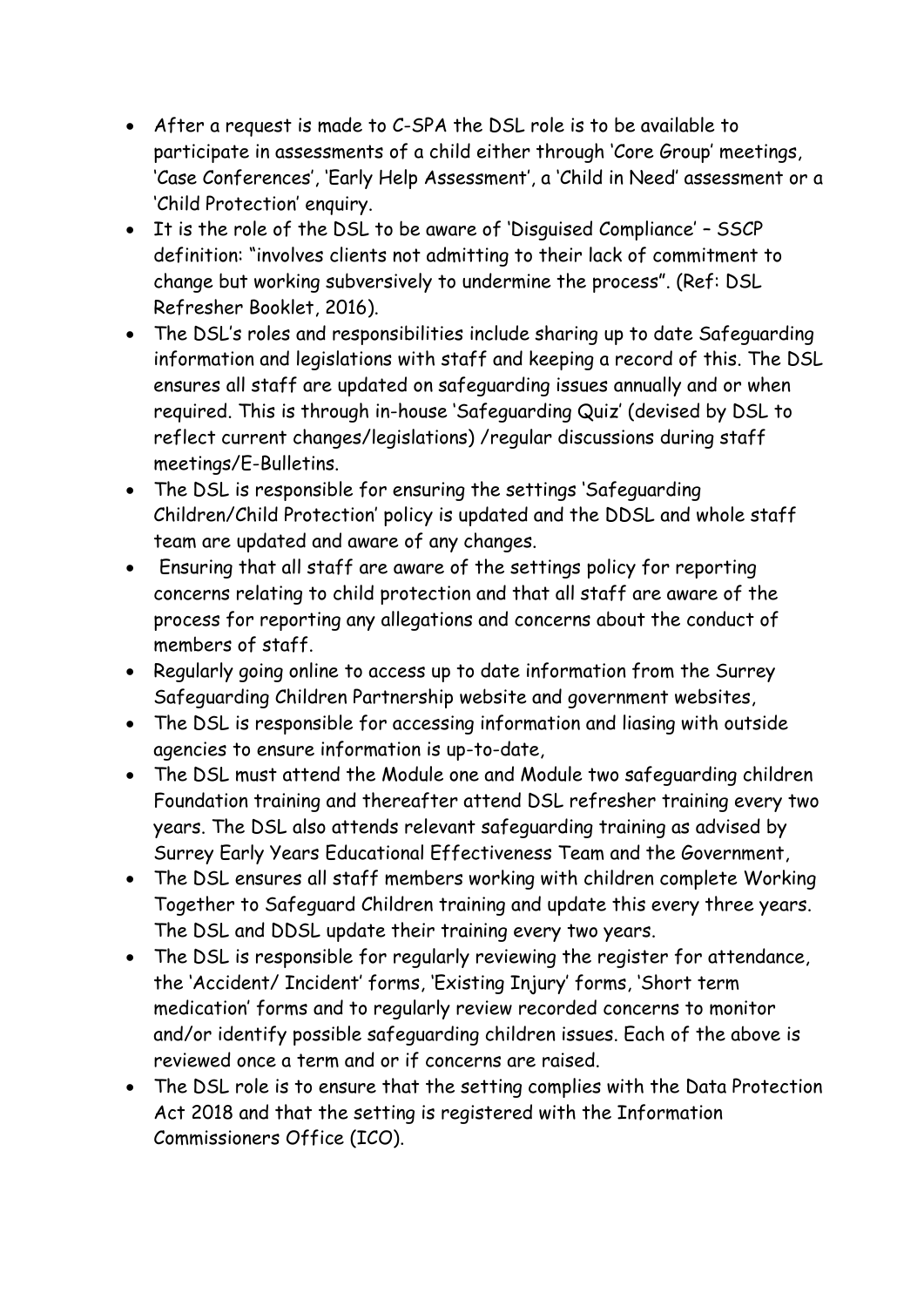- Ensure that the setting complies with the Local Authority and Disclosure and Barring Service (DBS) procedure for managing allegations against staff.
- The DSL carries out termly Supervisions for each staff member. Please see 'Supervision' template.
- To know the cohort of the children registered at the setting who have or have had a social worker and are understanding to their academic progress and attainment.
- Promote supportive engagement with parents and or carers in safeguarding and promote the welfare of children, including where families may be facing challenging circumstances.
- To be alert to the specific needs of children in need, those with additional needs and disabilities, those with relevant health conditions and young carers.
- Understand the requirements of the setting with regard to Prevent duty and support staff on protecting children from the risk of radicalisation.
- Are able to understand the risks of online safety and be confident to support staff team and to all children to understand the risks of potential abuse online.

### Supporting Children

At Bus Stop Pre-School we are aware of ensuring all children feel safe, supported and have trusted adults to care for them. In the event that a child is abused or witnesses abuse/or violence we understand our role in supporting these children. Bus Stop Pre-School will support all children by:

- Treating each child as an individual, so they can learn to be resilient, capable, confident and self-assured.
- Teach children to be strong and independent through positive relationships.
- Establish and maintain an environment where children feel safe and secure and are encouraged to share their thoughts and feelings through conversation, storytelling and role-play.
- Ensure that the children know there is an adult to talk to if they are feeling worried.
- Reassure children who report concerns that they are being taken seriously and they will be supported and kept safe.
- Children will be encouraged to develop strong self-esteem and selfawareness through the Early Years Foundation Stage and through positive and trusting relationships with the Pre-School community.
- We will respond sympathetically to requests for quiet times.
- We will follow the procedures as set out within this policy to liaise and work in partnership with support services and Social Care.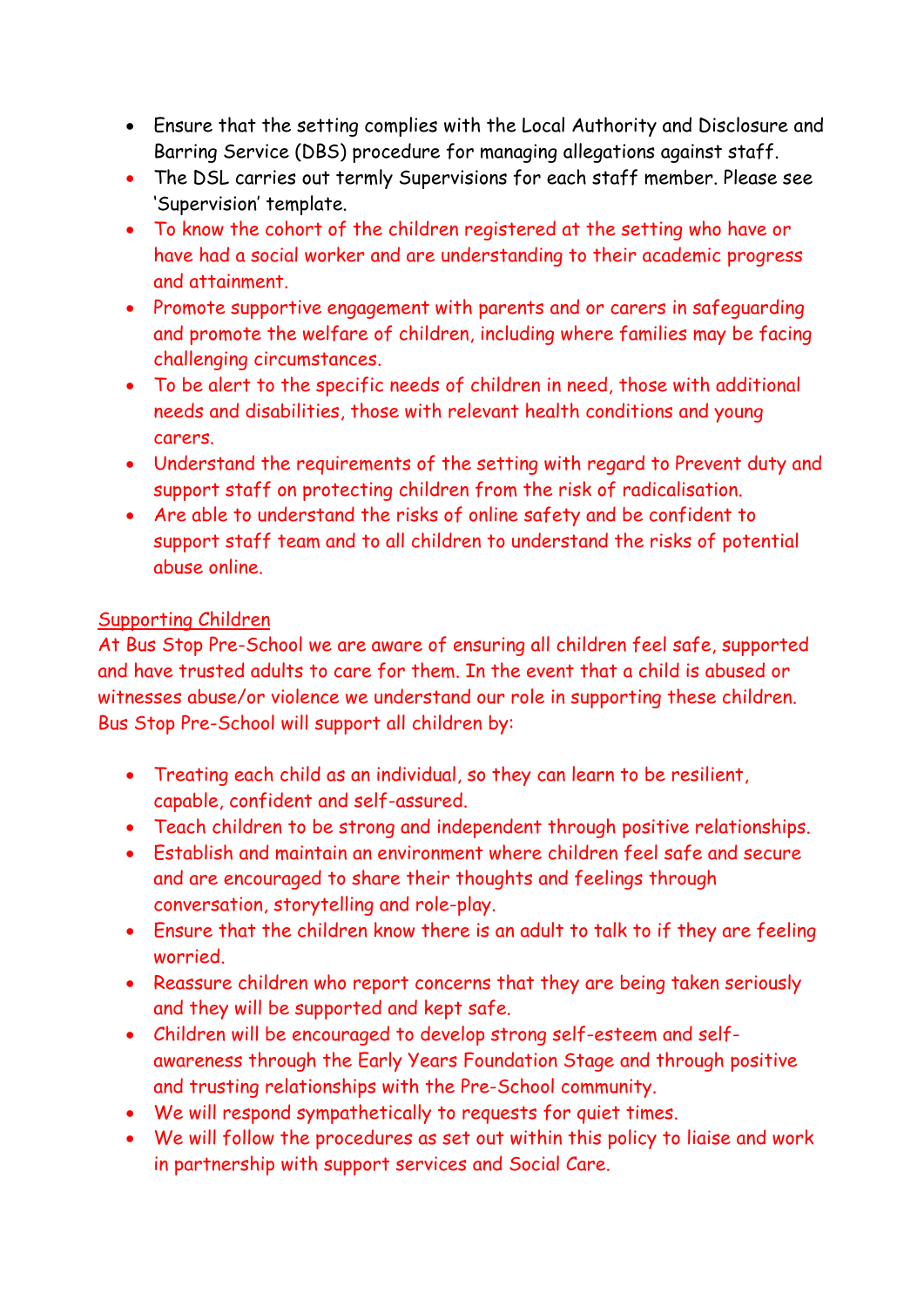### Safeguarding Procedure

As set out in the 'What to do if you're worried a child is being abused, 2015, there are four key steps to help practitioners to identify and respond appropriately to possible abuse and/or neglect:

- 1. Be alert,
- 2. Question behaviours
- 3. Ask for help
- 4. Refer

The four key steps may not always be followed in order, for example if a child is in immediate danger or at risk of harm the DSL will refer to children's C-SPA and or the Police immediately. In the event that the DSL or DDSL is absence, staff members must be prepared to refer directly to C-SPA (or the Police if appropriate) if there is the potential for significant harm.

If a staff member develops concerns for a child whilst in our care or a child discloses information to them, staff members will seek advice from their DSL or Deputy DSL. The DSL will act upon this information and decide the most appropriate action to take, depending on circumstances of the case, the seriousness of the child's allegation and the local multi-agency safeguarding arrangements in place. The DSL will contact the C-SPA/designated social worker and/or the Police to make a request for support. The Request for Support form will be completed by the DSL and consent gained from a child's parents to do so, however in exceptional circumstances consent may not be expected to be sought. In the event that the DSL requires advice before completing a Request for Support form, they will contact the Child Protection Consultation line for advice.

Request for Support forms will be sent securely to [cspa@surreycc.gov.uk](mailto:cspa@surreycc.gov.uk)

The DSL and DDSL will also put into practice the Signs of Safety Framework and use this alongside the Surrey Effective Family Resilience Guidance, 2019 document. This will support them to identify the following points:

- 1. What are we worried about?
- 2. What is working well?
- 3. What needs to happen?

The DSL will review this framework regularly throughout a child protection concern to support them to identify further next steps.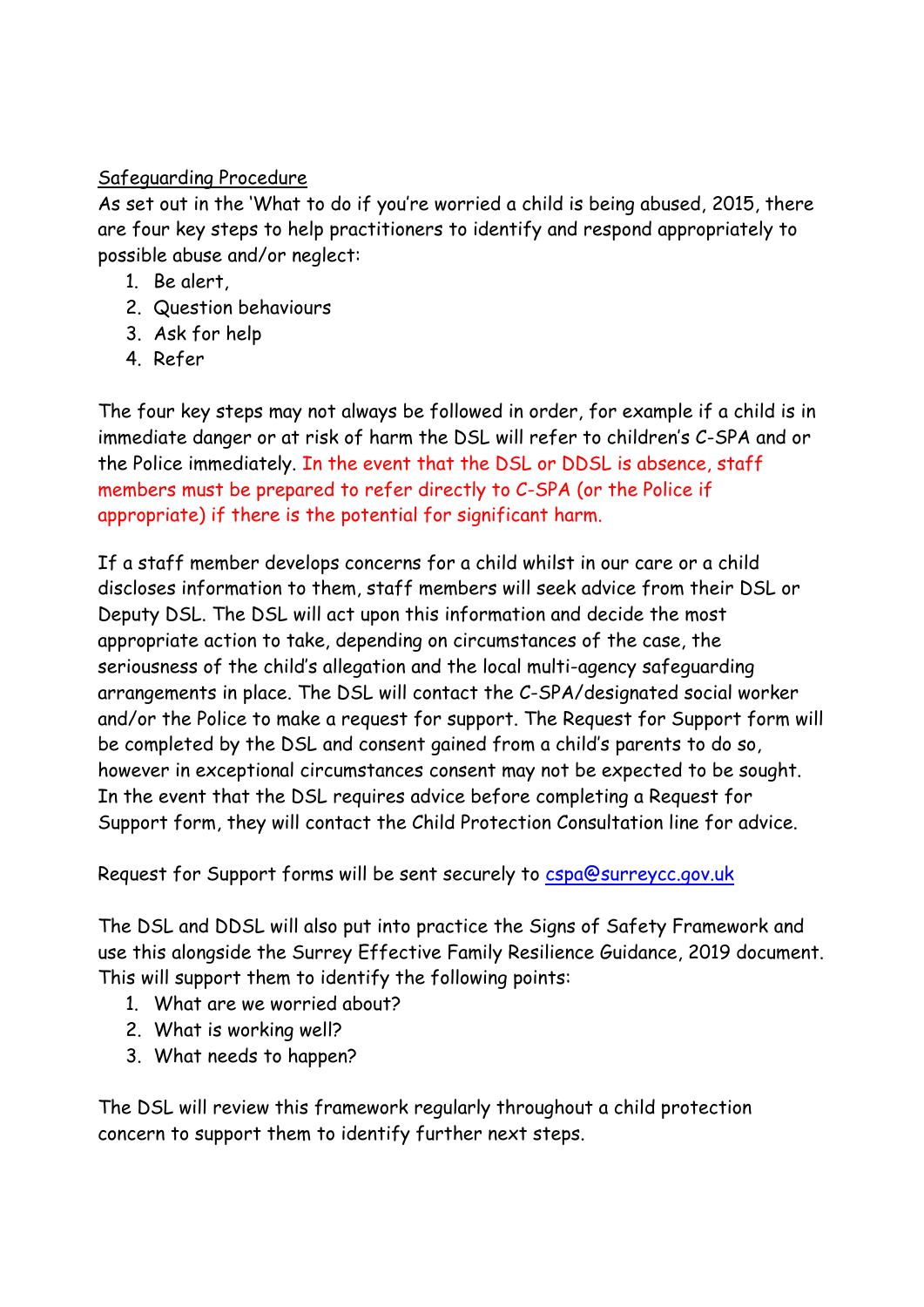When making a request to C-SPA, the DSL will consider and include information regarding the child's development needs and their parents/carers ability to respond to these needs within the context of their wider family and environment, under section 17 of the Children Act 1989. (Please see What to do if you're worried a child is being abused, 2015, page 14.)

In the event that a child's needs emergency medical attention and there is a suspicion of abuse the DSL or DDSL will notify C-SPA or a child's Social Care worker, if they already have one allocated and take the child to the nearest Accident and Emergency centre. The DSL will seek the advice of C-SPA and what action to take when informing the parents, remembering that parents should be informed if their child requires urgent hospital treatment. The exception to this process will be case of FGM, please see further below in this section.

In the case of a disclosure, allegation or concern the staff member will write down the disclosure (using the exact words) or allegation themselves (with support) in their own words. All discussions between the member of staff and DSL will be written down clearly without interpretation or prejudices by the DSL. Information that will be recorded by the DSL in writing is as follows:

- A dated record of the details of the disclosure/concern/allegation made, (using exact words),
- Use a body map to record exact site and size of injuries seen,
- All concerns and discussions about a child's welfare,
- The discussion between practitioners and DSL,
- The decisions made and the reasons for the decisions made.

In the event of a disclosure/allegation by a child, staff members will take their disclosure/allegation seriously and reassure them that they will take action to keep the child safe. Staff members will communicate to the child in a way that is appropriate to the individual child's age and ability, understanding and preference, and will listen to them. The staff member will reassure the child, however will not promise confidentiality as they may need to tell the DSL and contact C-SPA in order to protect the child.

In all cases of suspected abuse/allegation/disclosures the information will remain confidential and will only be shared on a need to know basis.

If the DSL has taken action and contacted C-SPA to make a request, the DSL will seek advice from C-SPA before the child is due to go home with their parent/ carers. The DSL will follow the advice given by C-SPA. When sharing concerns/sensitive information with parents/carers the DSL will take the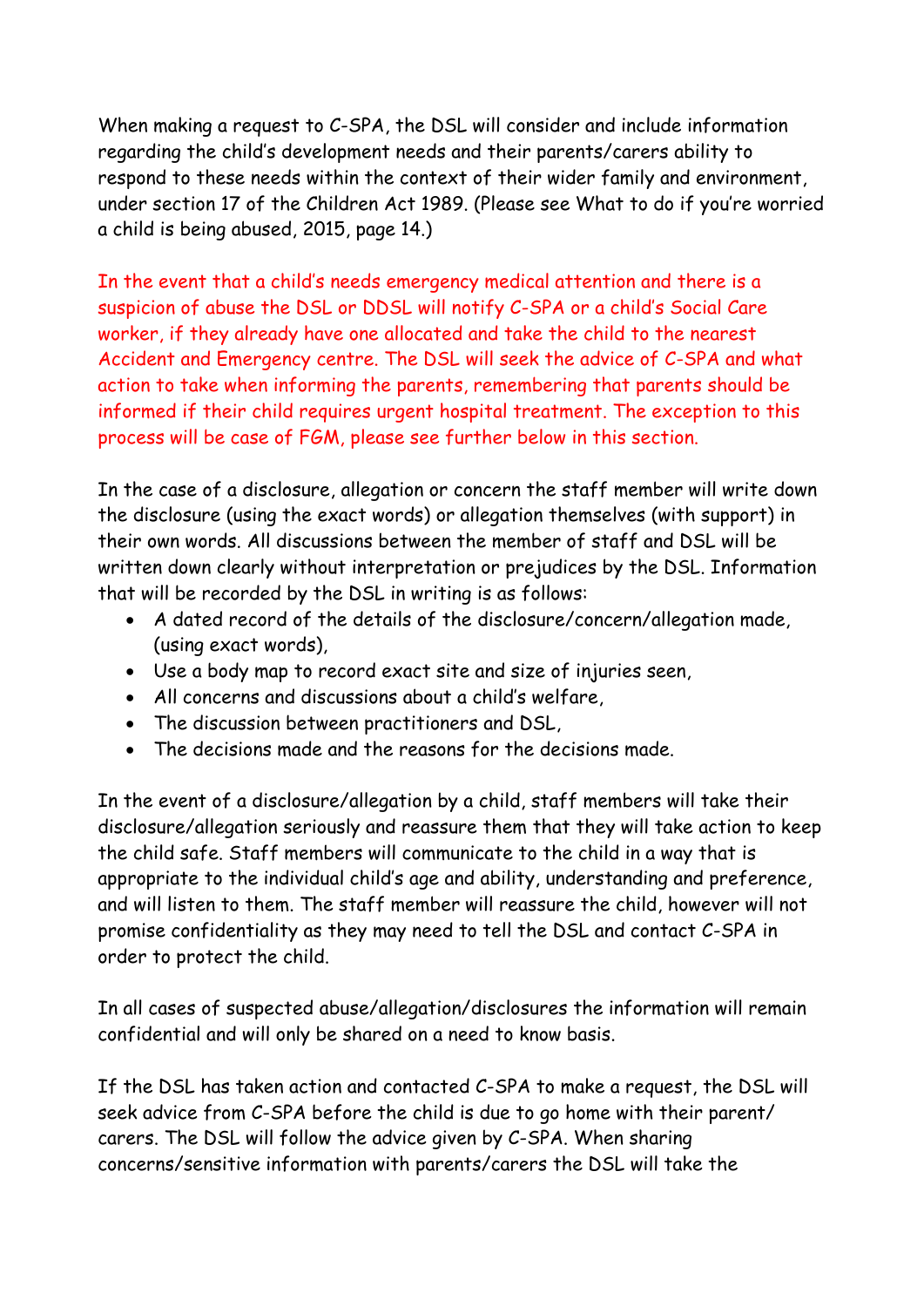parents/carers to a private area. The DSL will calmly/sensitively and without judgement explain the concerns and the decisions made and reasons for decisions made.

If staff members have concerns for a child who is already known to children's social care, the DSL will contact the allocated social worker to inform them of any concerns. In addition to children's social care, the police and the NSPCC may be contacted, as they are able to intervene in these circumstances.

Once a request is made, a social worker will respond within **One** working day explaining to the DSL what further action they have decided to take. After a request is made the DSL would agree with Children's Social Care what the child and the parent will be told, by whom and when. Once a request has been made the DSL will confirm this in writing within 48 hours and if the Children's Social Care has not acknowledged this confirmation within **One** working day the DSL will contact the Children's Social Care team again. All information regarding a concern or request for support will be kept confidential. Bus Stop Pre-School staff will continue to welcome a child and their family into the setting whilst an investigation takes place. Throughout an investigation the Bus Stop team will cooperate fully with all outside agencies involved in the interest of the child. Please refer to 'What to do if you're worried a child is being abused, 2015. Please see 'Confidentiality Policy'.

The Local Authority Child Protection Designated Officer (LADO) and Surrey Early Years Educational Effectiveness Team named person will be contacted by the DSL to offer the staff team support if a referral has been made.

The DSL records and confidentially stores information about individual children with regards to child protection concerns / cases. This information is only available to the DSL and Bus Stop Pre-School Management. This information is stored securely and safely in the office. The office is locked during the evenings and at weekends.

### Transition to new School/Early Years Setting or Shared Setting

When / if a child leaves Bus Stop Pre-School to attend a new setting/School or attends more than one Early Years setting it may be necessary to pass on/share child protection concerns /cases to their new setting/School. The DSL would seek permission of the child's parent/carer to share this information with a new setting/shared setting. Please see 'Child Record Form' and 'Transition Form'.

When passing on confidential transition documents to a child's new setting/School, the DSL will endeavour to hand deliver confidential documents and or send it by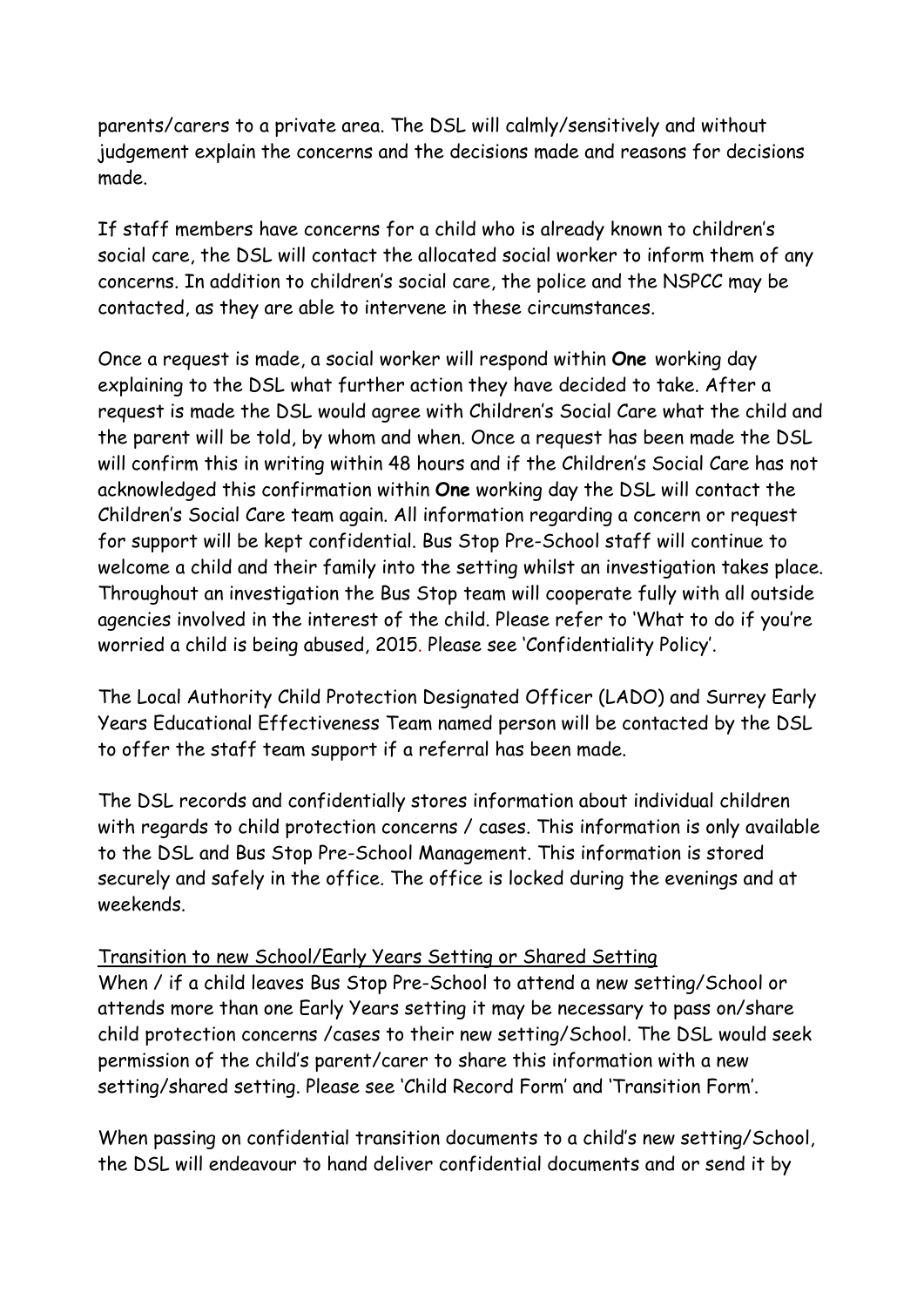recorded delivery within 5 days for an in-year entry or 5 days within the first days of the start of a new term. When confidential documents are transferred between settings the following procedure is carried out:

-The DSL will telephone the setting/School to ensure they are expecting the documents to be sent and will request the name of the person who will receive the documents.

-The DSL will enclose all professional documents and a letter listing out the confidential contents. The letter will also include a section that must be signed on receipt of the documents by the new settings DSL and or by a person in authority i.e. Head Teacher or Deputy Head. This section acknowledges that the documents have been received and transferred.

-The DSL will keep a copy of the signed letter and list of documents transferred. -The information will be transferred separately from the child's normal Transition form information.

### Sharing Information

The DSL will share information with agencies without permission when the law states we can. Please see 'Sharing Your Information' booklet produced by Surrey, County, Council and The 10 Golden Rules for Information Sharing (MAISP) poster and Information Sharing – Advice for Practitioners guidance, 2018. Please note that safeguarding concerns relating to children will be retained for 25 years (however if the case is active, then all information will be transferred to the new setting when a child leaves) and records relating to staff allegations will be retained until the person reaches retirement age.

The DSL and Bus Stop Pre-School Management team understands that they must be available to be contacted by agencies, outside of the normal Pre-School working hours to share information regarding concerns for a child's welfare and safety.

### Indicators of Abuse

Bus Stop Pre-School Management team and the DSL ensure that all members of staff are informed and made aware of the possible signs of abuse in children and also ensure all staff members are aware of identifying inappropriate behaviour displayed by adults in the setting. Highlighted below are some of the Indicators of abuse:

### Possible Indicators of Emotional abuse including Domestic abuse–

- A child may have low self-esteem and lack of self-confidence;
- A child may be fearful or anxious about doing something wrong;
- A child may have an inability to play or find difficulty with playing or having fun;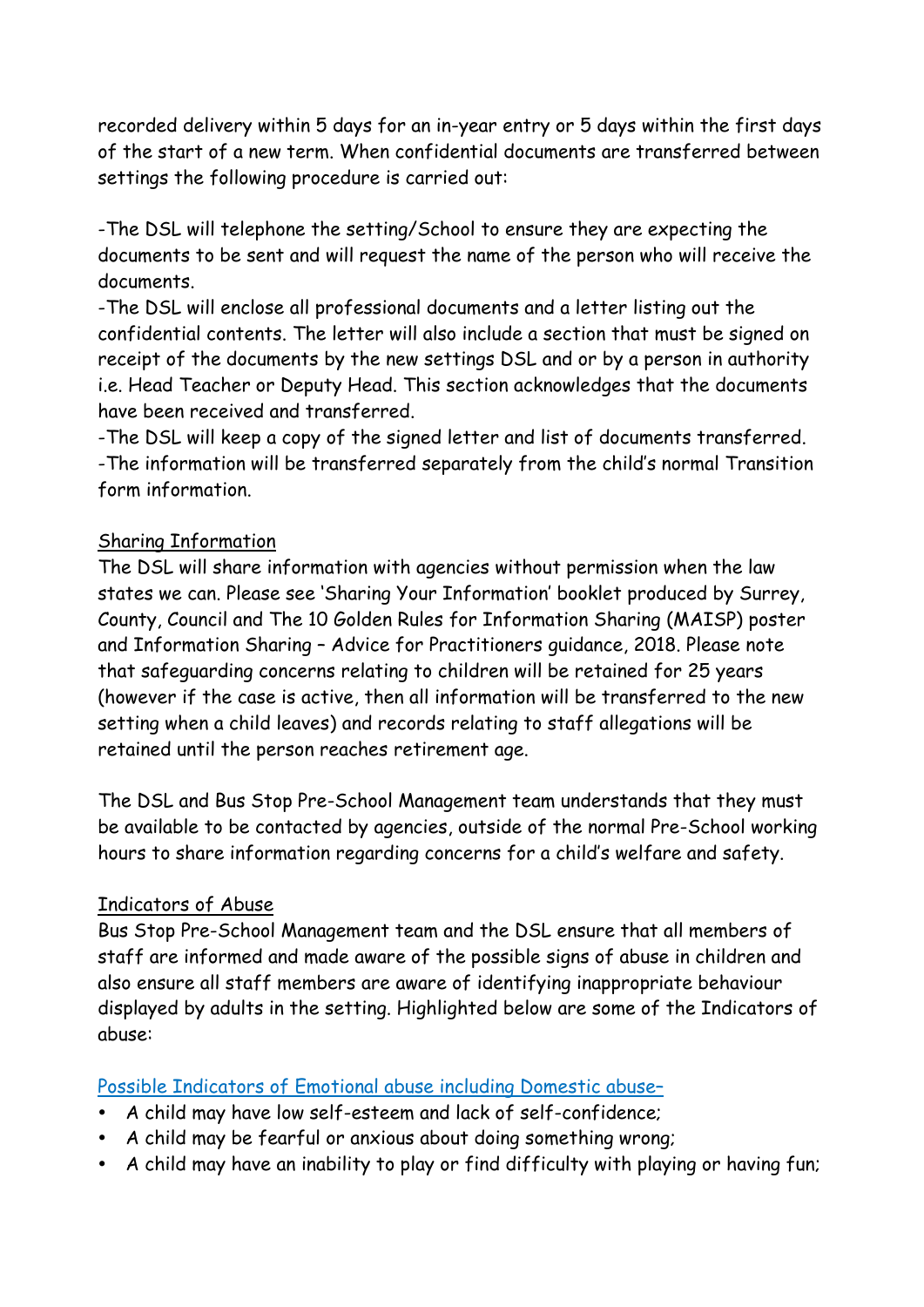- A child may show comfort seeking behaviour such as thumb sucking, persistent rocking; movements or masturbation in school aged children;
- A child may find difficulty in making and sustaining friendships.
- A parent/carer deliberately telling a child that they are worthless, or unloved and inadequate;
- Parents/carers not giving a child the opportunity to express their views, deliberately silencing them or 'making fun' of what they say or how they communicate.
- Parents/carers who humiliate a child, for example by name calling or making negative comparisons.
- Parents or carers blaming their problems on their child.
- Parents or carers who withdraw their attention from their child, giving the child the 'cold shoulder'.

### Possible Indicators of Physical abuse –

- A child with unexplained burns and scolds in unusual positions with unclear history;
- A child with unexplained/recurrent fractures, untreated or unreported;
- A child with unexplained cuts and other injuries including head injuries with unclear history;
- A child with unexplained/recurrent and frequent bruising in hidden or unusual places.
- A child with unexplained bite marks.
- Girls subjected to Female genital mutilation (FGM) or at risk from FGM.
- Breast ironing.
- A parent/carer deliberately physically hurting a child by hitting, pinching, shaking, throwing, poisoning, burning, scalding, drowning or suffocating a child.
- A parent/carer fabricates symptoms of, or deliberately induces illness in a child.

### Possible Indicator of Sexual abuse –

- A child may dislike being left with certain people;
- A child may use sexually explicit language or have sexual knowledge that you would not expect them to have,
- A child may display knowledge or interest in sexual acts inappropriate to their age,
- A child may have visual discharge or bleeding, soreness in genitals and anal areas, sexually transmitted infections or underage pregnancy,
- A child may draw and tell stories indicating sexual interest and awareness unusual for the age.
- A child may ask others to behave sexually or play sexual games.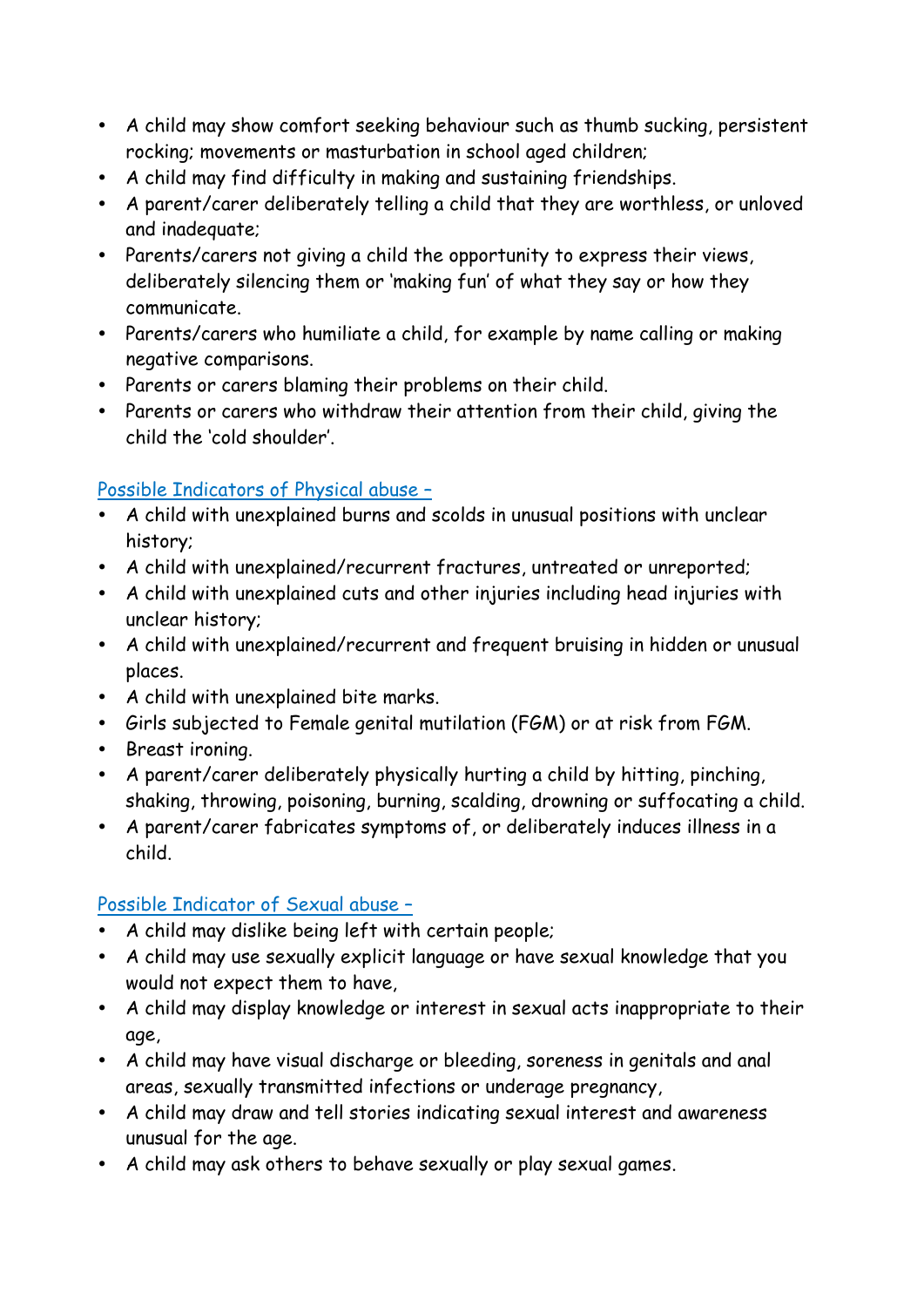## Possible Indicators of Child Exploitation (CE) –

- Children appear with unexplained gifts or new possessions,
- Children who associate with other young people involved in exploitation,
- Children who may have a boyfriend or girlfriend,
- Children who suffer from sexually transmitted infections or become pregnant,
- Children who suffer from changes in emotional well-being,
- Children who misuse drugs and alcohol,
- Children who go missing for periods of time or regularly come home late,
- Children who regularly miss school or education or do not take part in education.
- Children who become secretive.
- Child exploitation may includes children who are in a gang, drug/gun runners, drug dealers, involved in money laundering.

## Possible Indicator of Neglect –

- A child's clothing is inappropriate for weather, dirty and smelly;
- A child may not have enough food or too much junk food;
- A child is hungry,
- A child is often angry, aggressive or self-harms,
- A child has poor physical health;
- A child with poor school attendance;
- A child with a poor parent/ child relationship
- Parent/carer does not seek medical treatment when their child is ill or are injured,
- A parent/carer may become physically or mentally unable to care for a child.
- A parent/carer may have an alcohol or drug addiction, which may impair their ability to keep their child safe,
- A pregnant mother may abuse maternal drugs or alcohol.

## In-appropriate behaviour displayed by adults –

- In-appropriate sexual comments;
- Excessive one to one attention beyond the requirement of their role and responsibility;
- In-appropriate sharing of images.

(Safeguarding and Welfare Requirements' of the Statutory Framework for the Early Years Foundation Stage, 2021).

The Bus Stop staff team understand that having one of these indicators above does not mean a child is at risk, however if staff notice multiple or persistent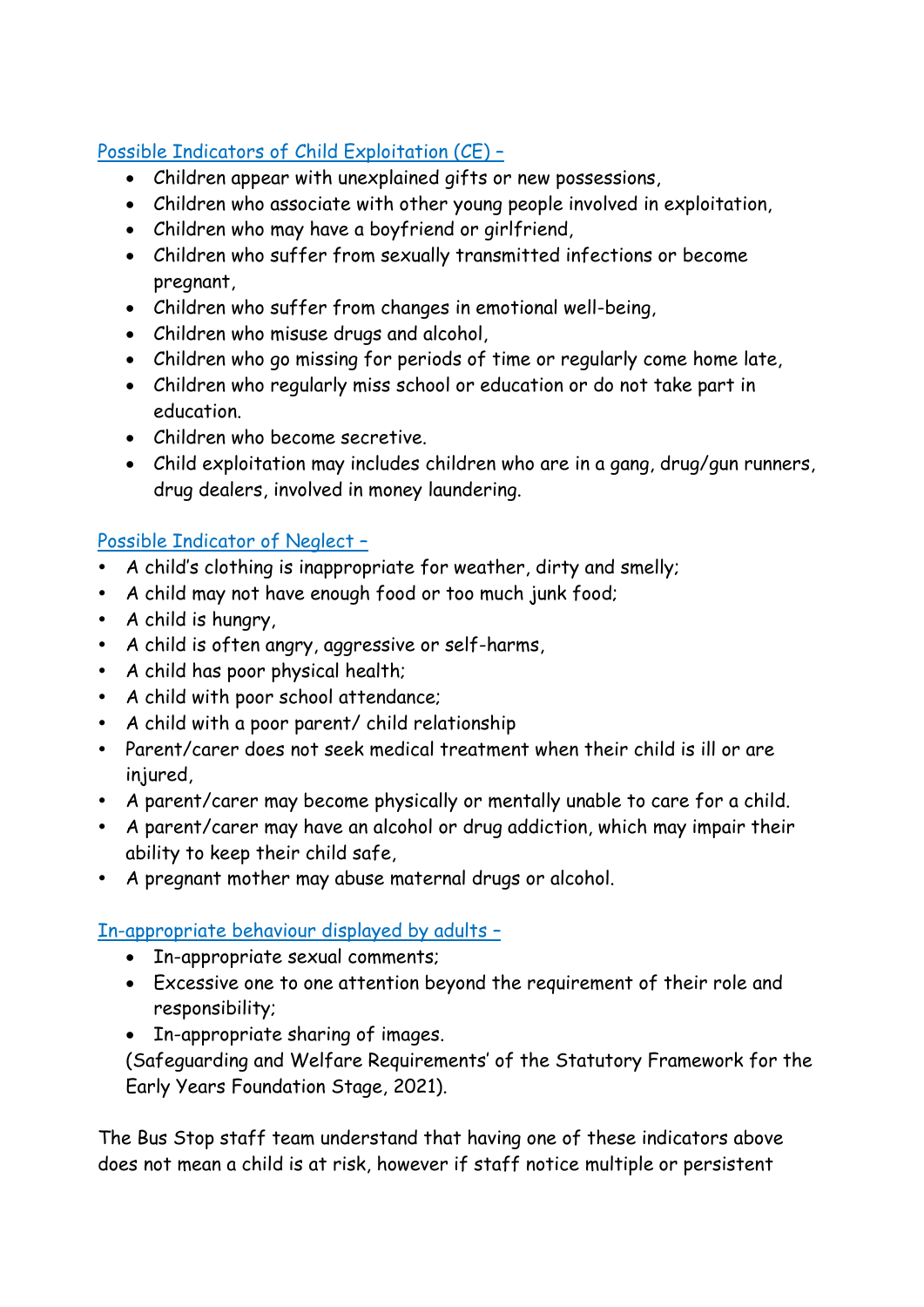signs, the DSL will contact the Child Protection Consultation line for advice and or police immediately.

### Child on Child abuse

The DSL and Bus Stop staff team are aware that children are capable of abusing their peers, physically, sexually and verbally i.e. using derogatory language such as homophobic, racist or sexual language and through sharing nude and semi-nude images and upskirting. If this is suspected or an allegation is made, the DSL will contact the Child Protection Consultation line for advice or contact C-SPA immediately without gaining parental consent if it is felt a child was at risk of significant harm. The above procedure for managing an allegation/disclosure remains the same. Please also see Behaviour Management policy for the behaviour that is supported and encouraged at Bus Stop Pre-School and the Staff Handbook.

### Online Bullying and Child Exploitation

The DSL and Bus Stop Pre-School team understand that bullying and child exploitation (CE) can take place on social networking sites, online gaming or by use of mobile phones. If the above are suspected the DSL will follow the settings safeguarding procedures and a Child Exploitation Indicators forms will be completed (checklist located in red safeguarding folder in office).

### Bruising found on a non-mobile child

The DSL and Bus Stop team understand that if bruising is found upon a non mobile child for example a baby under 6 months, a baby who is not yet crawling or a disabled child, we are legally required to report this immediately to children's social care team/C-SPA and/or the Police. Any bruising found on a non-mobile child or disabled child will be recorded by the DSL on a 'Body Map'. (Body maps are available in the Template folder located in the Kitchen). The DSL and Bus Stop team understands the importance of creating trusting and strong attachment with children who are unable to share their concerns for example Babies and children with SEND.

### Female Genital Mutilation (FGM)

The DSL and Bus Stop team understands that Female Genital Mutilation (FGM) is an illegal, extremely harmful practice and is a form of abuse and violence against women and girls. If a disclosure, concern or allegation is made, the DSL will follow the settings safeguarding procedure. If FGM is suspected the DSL will report this immediately to the police, under the FGM Act 2003. (Mandatory Reporting of FGM, 2015).

### Forced Marriages (FM)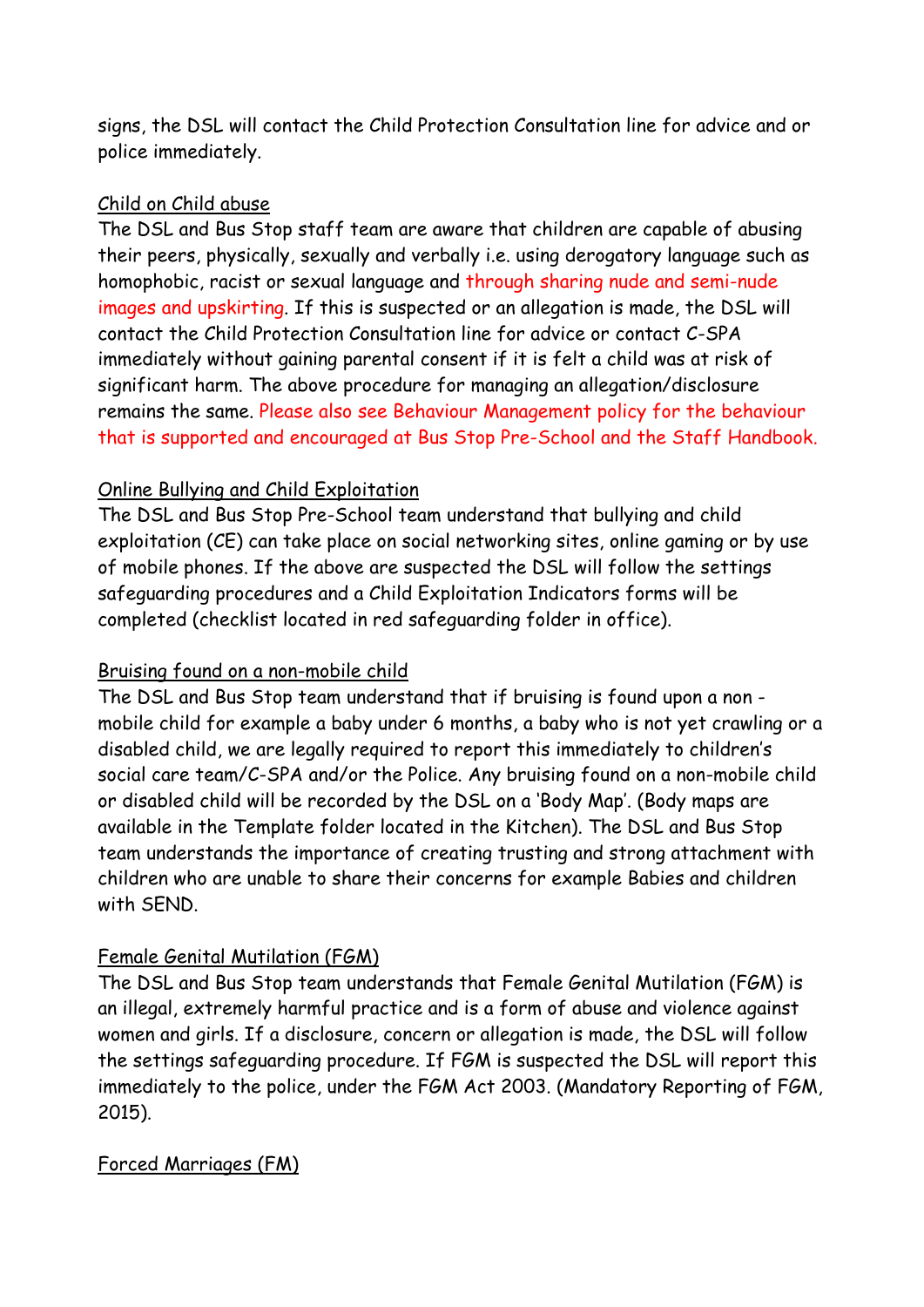The DSL and Bus Stop team understands that Forced Marriages (FM) is when a marriage is carried out without the consent of both people and is a criminal offence under the Anti-Social Behaviour, Crime and Policing Act 2014. If a disclosure, concern or allegation is made by a child, Pre-School parent/carer and or staff member the DSL will follow the settings safeguarding procedure.

### The DSL can also contact the Forced Marriages Unit on: 200 7008 0151

### Honour Based Violence (HVB)

The DSL and Bus Stop team understands that Honour Based Violence (HBV) is a violent crime or incident that is a violation of human rights, domestic violence and or sexual abuse. HVB can affect a whole family and community.

HVB abuse might be committed against people that:

- Become involved with a boyfriend or girlfriend from a different culture or religion.
- Want to get out of an arranged marriage; become involved with a boyfriend or girlfriend from a different culture or religion.
- Want to get out of an arranged marriage.
- Want to get out of a forced marriage.
- Wear clothes or take part in activities that might not be considered traditional within a particular culture.

If a disclosure, concern or allegation is made by a child, Pre-School parent/carer and or staff member the DSL will follow the settings safeguarding procedure.

### Sexual Violence and Sexual Harassment

The DSL and Bus Stop Pre-School team understand that sexual violence and sexual harassment is not acceptable and will never be tolerated and is not an inevitable part of growing up. If a disclosure, concern or allegation is made by a child, Pre-School parent/carer and or staff member the DSL will follow the settings safeguarding procedure.

For information and guidance on 'FGM', 'Domestic abuse', 'HBV' and 'FM', 'Parent Mental Ill Health' and 'Parental Substance Misuse' please refer to SSCP Effective Family Resilience Guidance, 2019. Also refer to Keeping Children Safe in Education, 2021 document.

The DSL and Bus Stop team understand that they must inform Ofsted of any allegation of serious harm or abuse by any person living, working, or looking after children at the premises (whether the allegation relates to harm or abuse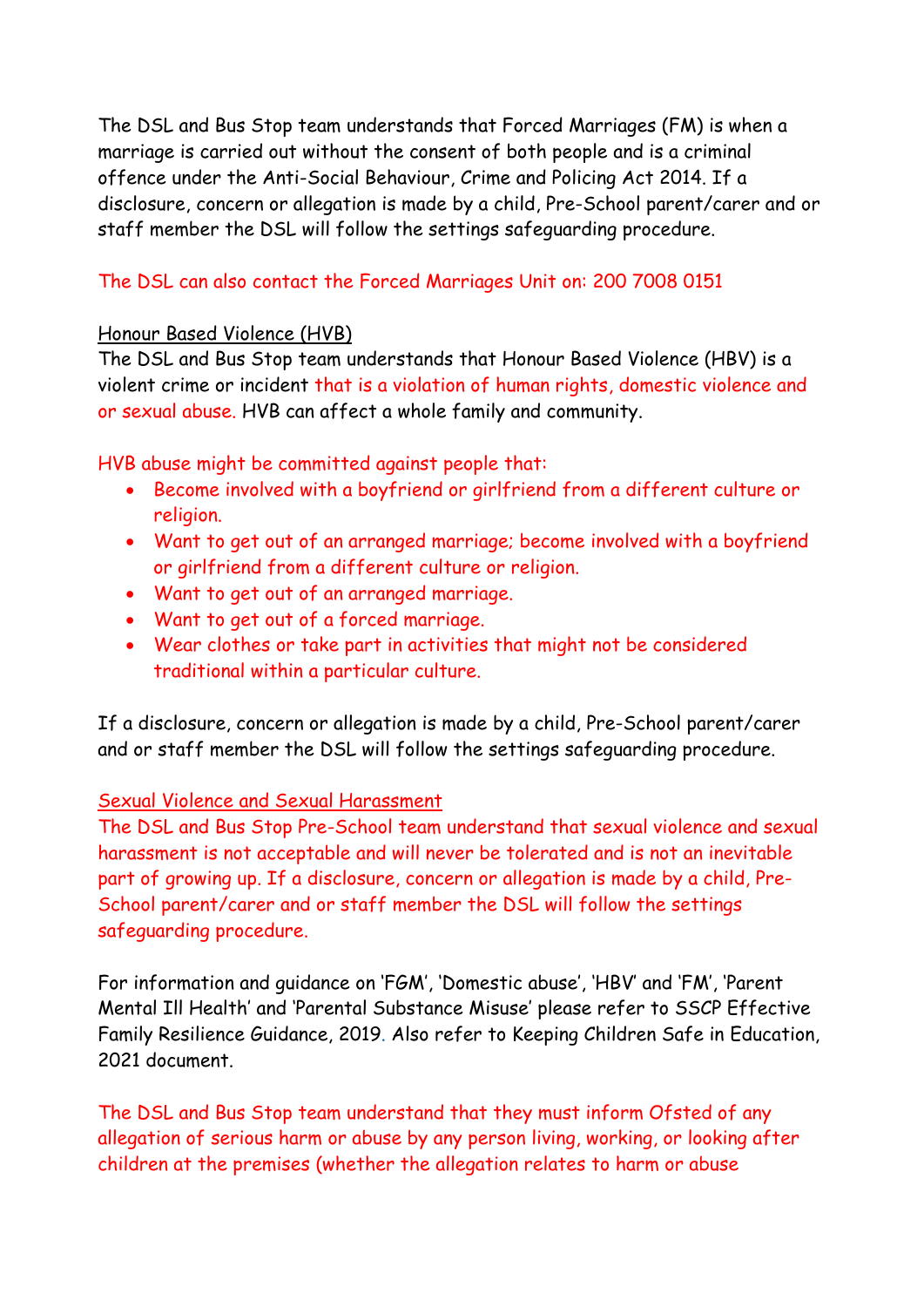committed on the premises or elsewhere). The registered person will notify Ofsted as soon as reasonably practicable, but at the latest within 14 days of the allegation being made.

### Training for Staff Team

To ensure all staff members have knowledge of how to share information, concerns and respond appropriately, all staff attend the 'Working Together to Safeguard Children training. Staff members training is updated every 3 years and the DSL updates staff annually/when required through E-Bulletins/In house Safeguarding Quiz/staff meetings. An action plan is in place to identify training needs of all staff members, to ensure training is up to date. All staff members are required to read and understand the setting's Safeguarding Children and Child Protection policy and procedure.

### Effective Family Resilience

Bus Stop Pre-School understands that under the 'Working Together to Safeguard Children', 2018 and the 'What to do if you're worried a child is being abused' 2015 it is the role of DSL or other lead practitioner to refer to the Effective Family Resilience model for guidance on how best to support children and families.

The DSL has attended Early Help training with Surrey Early Years Educational Effectiveness team and attended the Effective Family Resilience Guidance training with SSCP.

Surrey's Effective Family Resilience Windscreen:

- 1. Universal
- 2. Early Help
- 3. Targeted Help
- 4. Specialist

(Please refer to SSCP Effective Family Resilience Guidance, 2019, located in red safeguarding folder in Office).

Bus Stop Pre-School understands that Requests for Support that reach Level 4 of Effective Family Resilience are sent straight to the Quadrant Assessment Teams and the Duty Manager will assess and record whether the needs of the child require assessment under Section 17 Children Act 1989 or if a strategy meeting is required to determine whether the assessment should be under Section 47.

Requests for Support up to Level 3 of Effective Family Resilience are directed to the Early Help Hub. The Early Help Hub advisors will offer advice and guidance to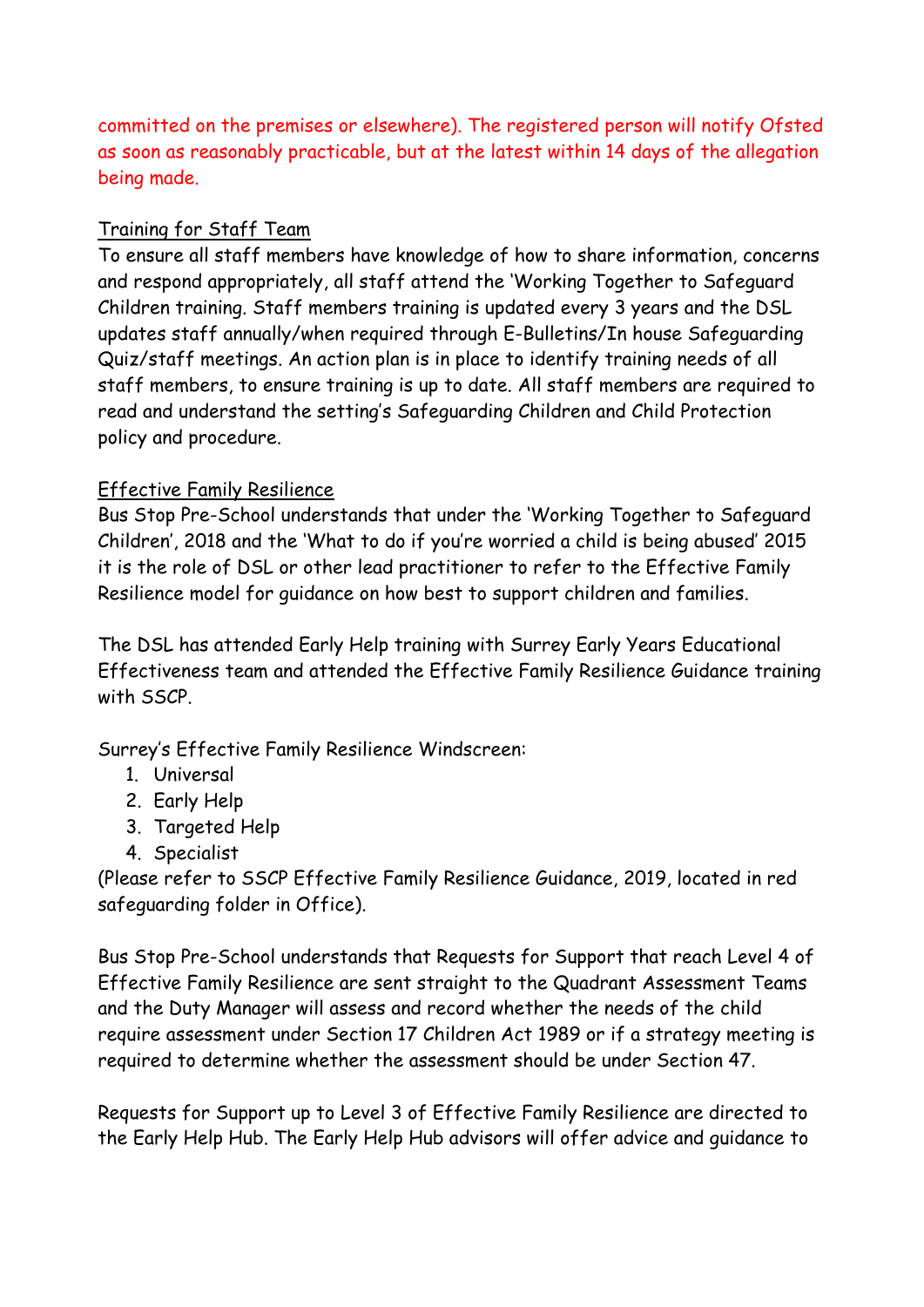those working with children to best support them and connect them to services that can join them in supporting a family.

The DSL and Bus Stop team understands that through developing strong partnership with parents and trusting relationships with children through an effective Key Person approach, the team may be more alert to signs of families in need of Early Help and children at risk, supporting families at Levels 1 and 2 of the Effective Family Resilience framework (SEND, CAMHS and Youth can be accessed through the Early Help hubs).

### Allegation against a Member of Staff/Student/Volunteer

If an allegation is made about a member of staff, volunteer or student they will be suspended whilst investigations are carried out and a clear reason why will be given to them i.e. for their well-being and or child safety. This will be done in the interest of the child and the adult involved and does not indicate admission of the incident. A staff member will be paid during the investigation and this will be reviewed on a termly basis as the investigation continues. An investigation will be carried out by the settings registered person, however in the event the allegation is made about the settings registered person, the settings DSL will carrying out the investigation.

If an allegation is made, the DSL will report this to the Surrey Local Authority Designated Officer (LADO) and will act upon their advice. Ofsted will be informed within 24 hours and backed up in writing within 14 days of the allegation being made. The Surrey Early Years Educational Effectiveness Team will also be contacted. In the event of an allegation the settings Safer Recruitment policy will be reviewed.

The settings Surrey Early Years Educational Effectiveness team telephone number (previously Surrey Supporting Children's team) for the Surrey South East area is: 0300 123 1620, email: [earlyyearsadvisors@surreycc.gov.uk](mailto:earlyyearsadvisors@surreycc.gov.uk) LADO: 03001231650 option 3 or email: [LADO@surreycc.gov.uk](mailto:LADO@surreycc.gov.uk)

The DSL /registered provider will contact Ofsted within 14 days following an allegation/disclosure of serious harm or abuse by any person living, working or looking after children at the premises (whether the allegation relate to harm or abuse committed on the premises or elsewhere). The DSL/registered provider will provide Ofsted with details of the action taken in respect of the allegation made. The DSL/registered provider will notify Ofsted of any significant event which is likely to affect the suitability of any person who is in regular contact with children on the premises or where care is provided. The disqualification of an employee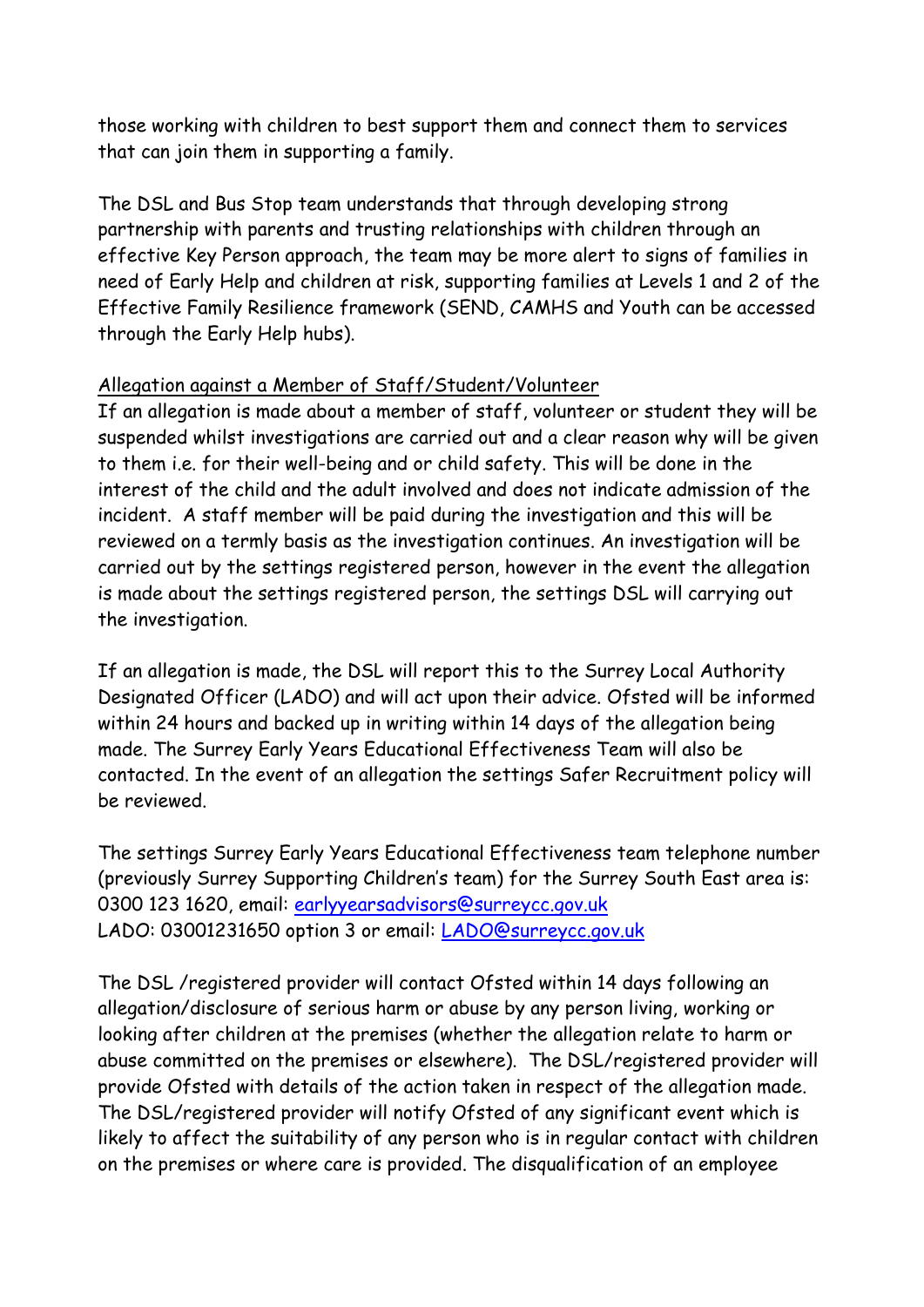could be instance of significant event. In the event that Ofsted is notified of a significant event, the DSL/registered person will do this as soon as reasonably practicable, but at the latest within 14 days of the date they became aware of the information or ought reasonably to have become aware of it if they have made reasonable enquires. The DSL/registered person will provide the following information to Ofsted:

- Details of any order, determination, conviction, or other grounds for disqualification from registration under regulations made under section 75 of the Childcare Act 2006.
- The date of the order, determination or conviction, or the date when the other ground for disqualification arose.
- The body or court which made the order, determination or conviction, and the sentence (if any) imposed.
- A certified copy of relevant order (in relation to an order or conviction).

## (3.17 of Statutory Framework for the Early Years Foundation Stage, 2021).

Bus Stop Pre-School understands that it is their responsibility under the Vulnerable Groups Act 2006 to make a referral to the Disclosure and Barring Service (DBS) if a member of staff, volunteer or student is dismissed from working with children (or would have been, had the person not left the setting first), if it is suspected/proven that they have harmed a child or put a child at risk.

It is Bus Stop Pre-School's practice that if a member of staff has been suspended, only the DSL and or deputy DSL can communicate with the member of staff. This will be explained to the staff member whom the allegation has been made about. The staff member will be strongly advised by the DSL not to communicate with other staff members about the reason for their suspension. This is to protect the staff/child/parents involved and to prevent misinformation and gossip. The DSL and DDSL would seek advice from LADO.

### Low level concerns that do not meet the allegation/harm threshold

At Bus Stop Pre-School it is our policy to be alert to low level concerns (including allegations) which do not meet the allegation/harm indicators threshold set out within this policy. Concerns may be in the form of:

### -Suspicion.

-Complaint.

-Disclosure made by a child, parent or other adult within or outside of the organisation, or as a result of vetting checks undertaken.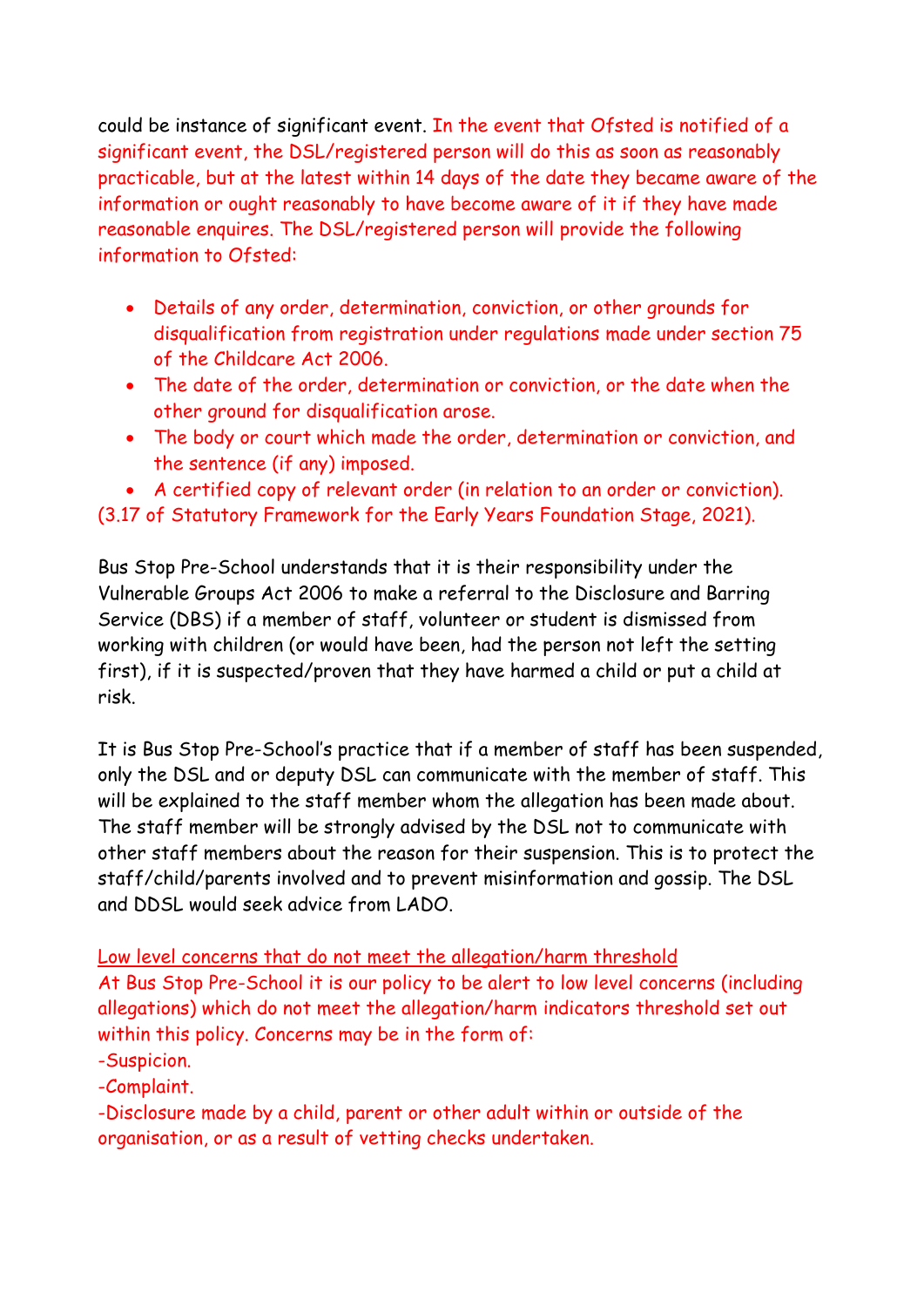The DSL/DDSL and staff whom the low level concern has been disclosed too, will write down the concern, will write down the disclosure (using the exact words) or allegation themselves (with support) in their own words. All discussions between the member of staff and DSL will be written down clearly without interpretation or prejudices by the DSL. The DSL and DDSL will continue to monitor the situation and if further concerns arise the C-SPA will be contact for advice.

#### **Suitability**

Bus Stop Pre-School understands that it is their responsibility under the Disqualification under the Childcare Act 2006 and Section 3 of the Statutory Framework for the EYFS, 2021 that the registered person and all staff members working with children must declare their suitability to work with children and declare anything that may affect their suitability. The registered person and staff members also understand that they must declare if anyone in their household (including family, lodgers, house-sharers, household employees) has been disqualified, as a staff member may be disqualified if they live in the same household as the person who is disqualified. This also includes the allegation of serious harm or abuse committed by anyone in their household or elsewhere. All staff members must notify the setting DSL or Management team as soon as possible of any changes to the suitability of anyone within their household. Please see 'Staff Contracts', 'Appraisal forms' and 'Supervision' procedure. Disqualification by Association regulations 2018 – this regulation only applies where childcare is provided on a domestic setting.

Bus Stop Pre-School obtains enhanced DBS checks for every person aged over 16 years who provide personal care who:

- Work directly with children.
- Live on the premises (N.B this does not apply to Bus Stop Pre-School, as Pre-School is run on non-domestic premises).
- Work on the premises on which childcare is provided (unless they do not work on the part of the premises where the childcare takes places, or do not work there at times when children are present).

The DSL/Manager carries out 3 monthly Supervisions for all staff members. The Supervision procedure asks staff members to reconfirm their suitability to continue to work with children. The DSL reminds staff that they are expected to disclose any convictions, cautions, court orders, reprimands and warnings which may affect their suitability to work with children (whether received before or during their employment at the setting).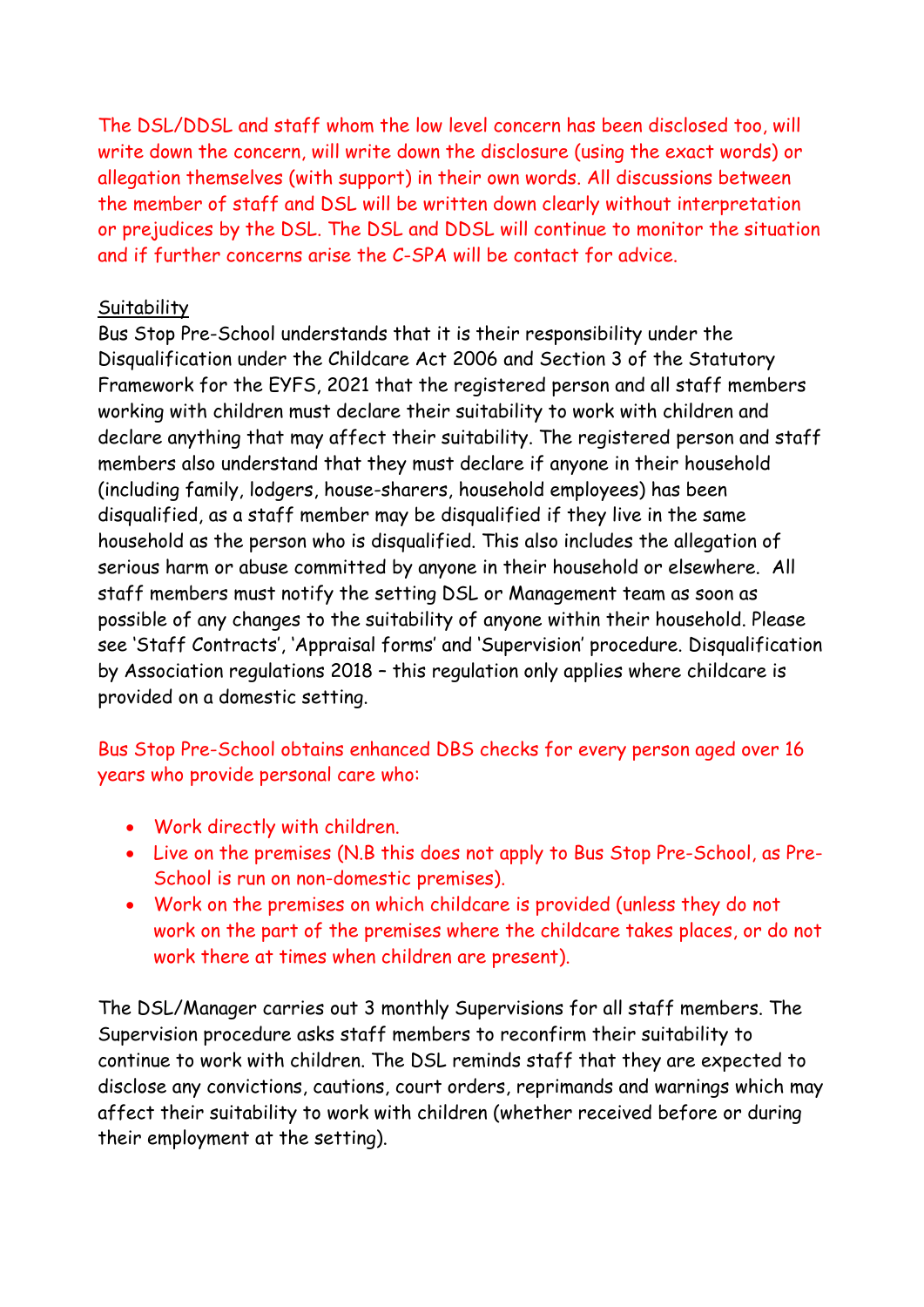The DSL/registered person understands that where a person is disqualified or is a disqualified provider, the registered person must not employ that person in connection with the early years provision or within a Management role. The registered person also understands that if they become aware of information that may lead to a staff member becoming disqualified they must take appropriate action to ensure children's safety by notifying Ofsted. The registered person understands that they must give Ofsted the following information when relevant:

- details of any order, determination, conviction, or other ground for disqualification from registration under regulations made under section 75 of the Childcare Act 2006;
- the date of the order, determination or conviction, or the date when the other ground for disqualification arose;
- the body or court which made the order, determination or conviction, and the sentence (if any) imposed; and a certified copy of the relevant order (in relation to an order or conviction).
- A certified copy of the relevant order (in relation to an order or conviction).

If a staff member declares a change in suitability, the DSL /registered person will put this information onto an internal/confidential 'Suitability Log' and seek advice from Ofsted, C-SPA and LADO. Please see a copy of 'Staff Contract', 'Staff Hand Book', 'Staff Appraisal' sheet, 'Supervision' sheet and 'Student/ Volunteer Information' sheet.

The DSL/registered provider understands that if a provider or staff member is disqualified, they may in some circumstances be able to obtain a waiver from Ofsted (See section 3.15 of Statutory Framework for EYFS, 2021).

Staff members must inform the DSL and the registered person is they have parental responsibility for a child who is being assessed under Section 47 of the Children Act 1989. Please see 'Staff Handbook' and 'Supervision' template.

All staff members, volunteers and students go through an induction process which includes familiarising themselves with the Safeguarding Children / Child Protection policy. All adults working with children in the setting sign and date the form in the policy booklet to acknowledge they have read and understood each policy and will ensure they are put into practice. During the induction process all adults are informed of who the appointed DSL is and the deputy DSL. All new staff members, students and volunteers are given an induction booklet, which explains how to behave appropriately with children, the DSL also talks the adults through the document. Please refer to the 'Staff Hand book' and the 'Student/Volunteer Information' sheet.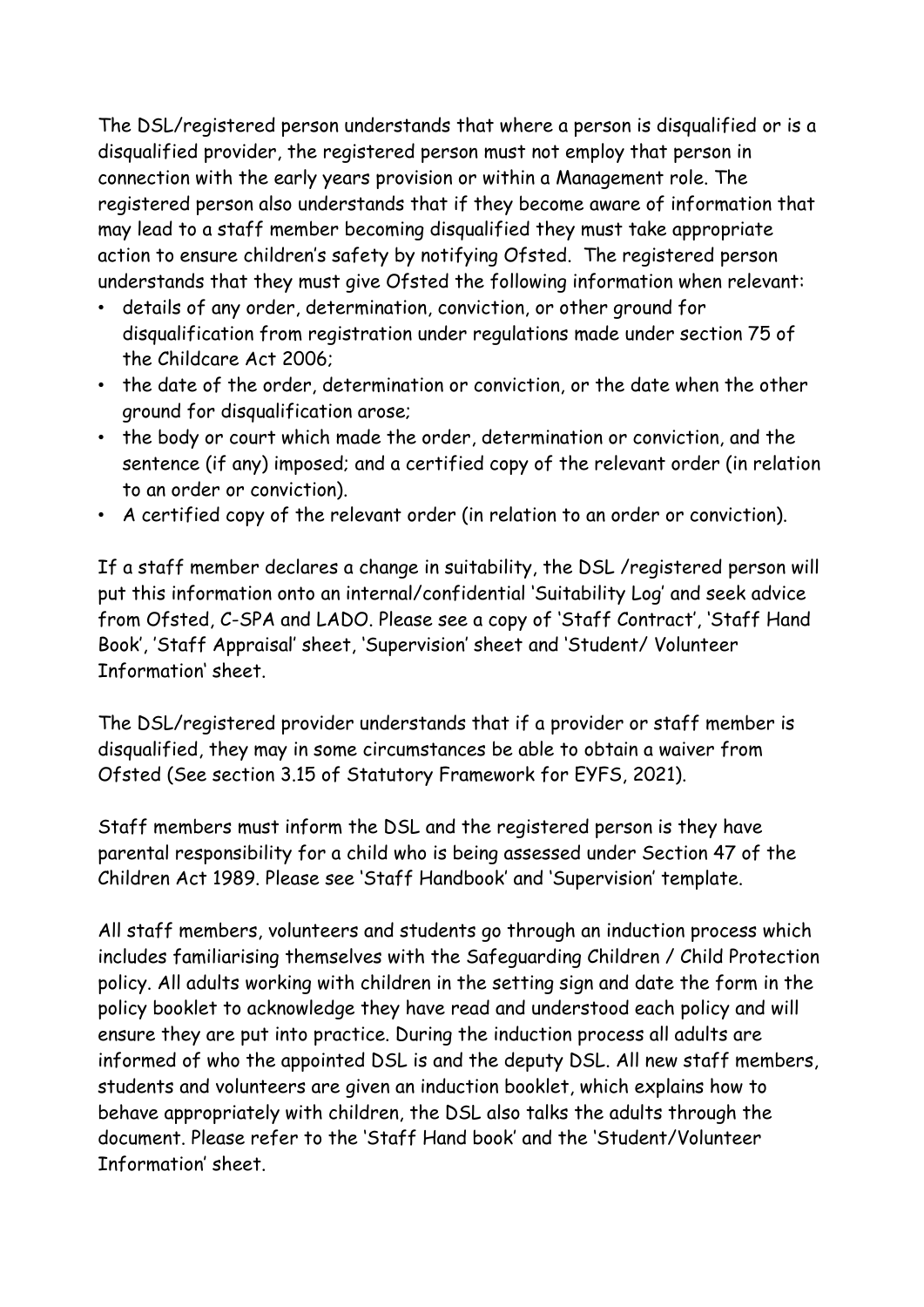It is Bus Stop Pre-School policy not to leave any person who has not been through the induction process and had a successful DBS checked carried out upon them unsupervised, in charge of children and or to carry out personal care. Personal Care includes - helping a child for reasons of age, illness or disability, with eating or drinking, or in connection with toileting, washing, bathing and dressing (Refer to 3.10 of the Statutory framework for the EYFS, 2021). All staff members are made aware at their induction and through policy discussions that students, volunteers and visitors (regardless of their professional status) should never be included within our settings adult to child ratio and so never left alone with children.

The registered person (Kate Rice) applies to the Disclosure and Barring Services to prove staff/students/regular volunteers suitability to work with children. A risk assessment will be carried out on staff/students/regular volunteers who have a previous court order/bound-over/received a reprimand/warning/convicted/caution against them, as long as the above does not relate to or affect their ability to work with children. All staff are encouraged to register to be placed on the DBS update service. The DSL and Bus Stop Pre-School Management understands that it is their role to ensure staff DBS checks are updated and remain valid. Additional checks (or checks if more than one country) will be carried out for practitioners, students and volunteers who have lived or worked abroad.

#### Counter - Terrorism and Security

Bus Stop Pre-School understands that all staff members must have due regard to the need to prevent people from being drawn into terrorism and/or radicalisation and/or extremism. This duty is known as the Prevent duty.

Prevent Duty is based on 4 areas -

- 1. Pursue: to stop terrorism,
- 2. Prevent: to stop people becoming terrorists or supporting terrorism,
- 3. Protect: to strengthen our protection against a terror attack,
- 4. Prepare: to mitigate the impact of a terrorist attack.

The settings Designated Safeguarding Lead (DSL) – Kelly Haines, is the main point of contact regarding Prevent matters. The DSL and Bus Stop Pre-School Management team understands that they must be available to attend multi-agency team meetings and be available to be contacted by agencies, outside of the normal Pre-School working hours to share information regarding concerns for a child and their family.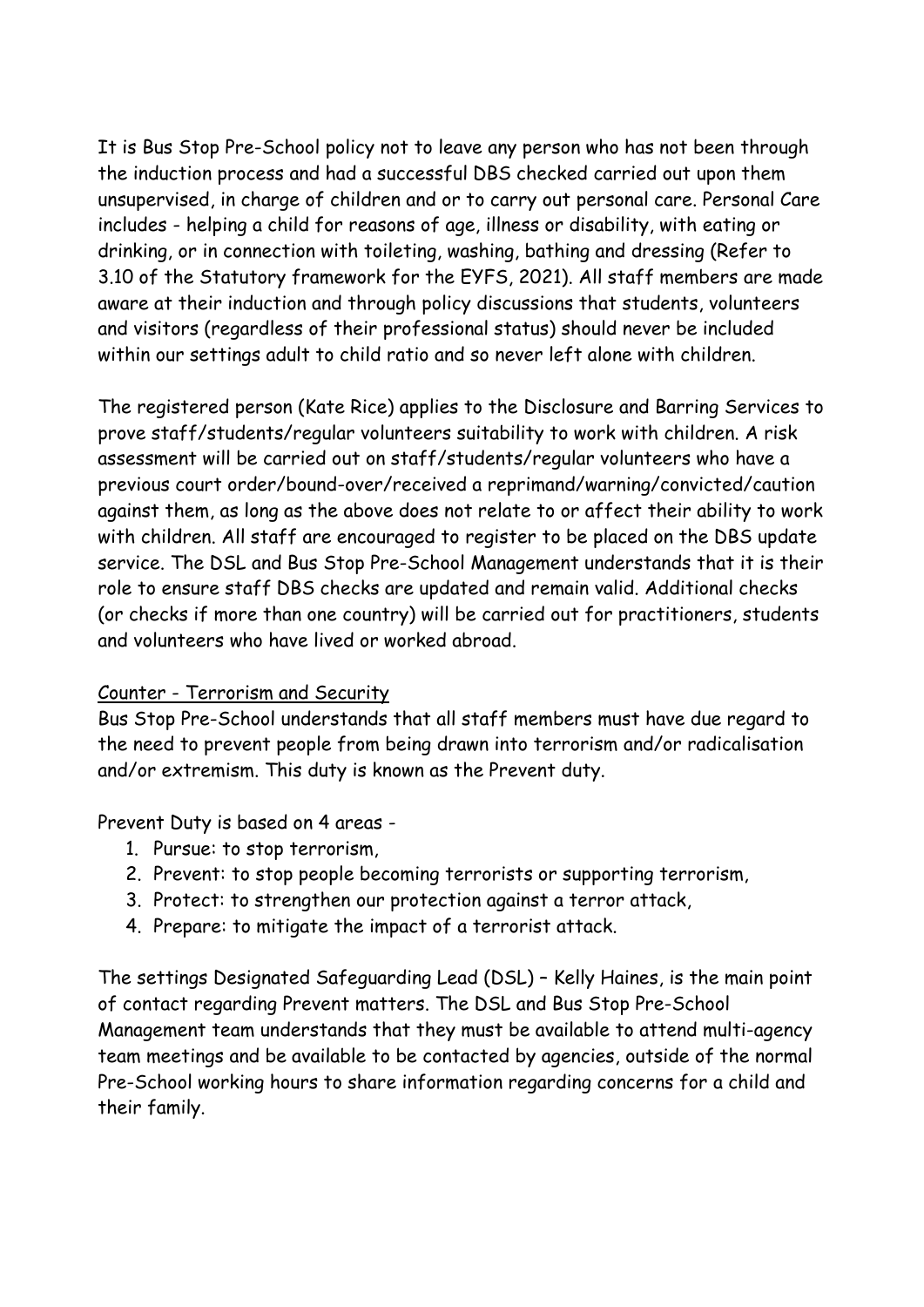If a staff member develops concerns for a child and their family within the setting regarding radicalisation and/or extremism and/or terrorism, staff members will seek advice from the DSL or deputy DSL. The DSL will act upon this information and will contact C-SPA for advice regarding concerns for a child and their family. The DSL will act upon the advice and support the referral process into 'Channel'.

The DSL will contact the police on 101 or 999 if an immediate risk of radicalisation and/or extremism and/or terrorism is identified.

The DSL – Kelly Haines, has attended a Prevent Briefing delivered by Surrey Early Years Educational Effectiveness Team. The DSL is responsible for ensuring the staff team have up to date knowledge of the Prevent duty and understand their responsibilities under the Prevent Duty.

Bus Stop Pre-Schools safeguarding procedures for documenting, confidentiality, communicating and sharing with Multi-agency teams will be applied.

### Mental Health

At Bus Stop Pre-School our staff teams, children and parents/carers mental health is important to us. We are aware that mental health problems may arise in children if they have or are at risk suffering from abuse, neglect or exploitation and that this can affect their behaviour and education. Please see the Supporting Children section included within this policy.

To support children's, staff and parents/carer mental health at Bus Stop Pre-School, the DDSL has completed an adults Mental Health awareness course and the settings SENCO has completed a Child Mental Health awareness course. A Health and Well-Being Questionnaire is also given to new families within their starter packs to complete if they wish, enabling the staff team to understand and support each individual family.

### Private Fostering Arrangements

Bus Stop Pre-School understands that a private fostering arrangement occurs when someone other than a parent or close relative cares for a child for a period of 28 days or more, with the agreement of a child's parent. It applies to children under the age of 16yrs or 18yrs if the child is disabled. Private fostering can occur at any time, within any culture.

Bus Stop Pre-School recognises that most privately fostered children remain safe and well, but are aware that safeguarding concerns can arise in some cases. The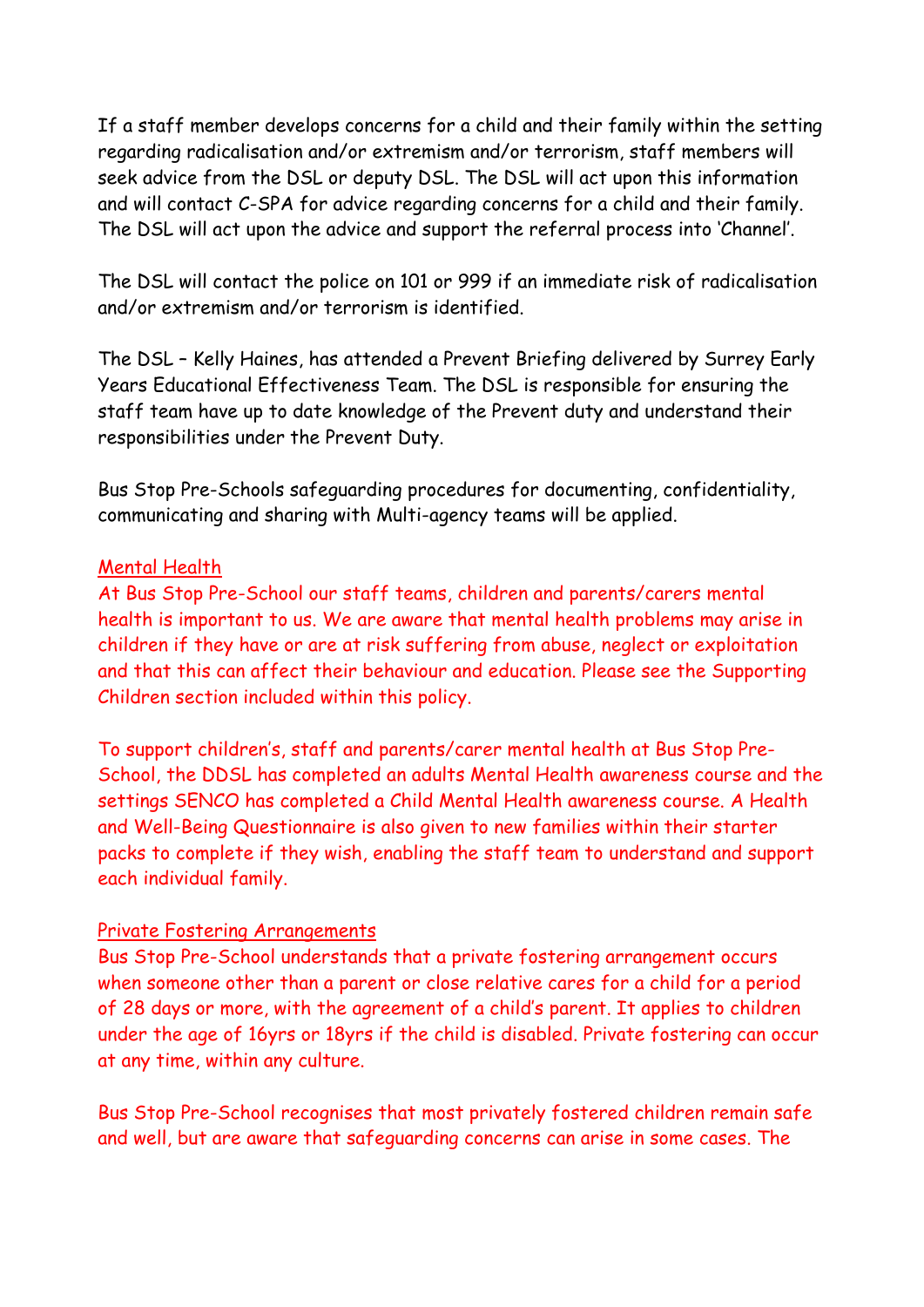DSL and Bus Stop team will be alert to possible safeguarding concerns, including the possibility that children may have been trafficked into the country.

Bus Stop Pre-School also understands that if a child is privately fostered, that the parent, foster parents or person's involved by law must notify Children's Social Care immediately. Staff members will raise concerns with the DSL/DDSL if they become aware of a private fostering arrangement. The DSL will notify C-SPA.

#### Looked After Children

Bus Stop Pre-School understands that the most common reason for a child becoming looked after is because of abuse and neglect.

Bus Stop Pre-School will ensure that looked after children are appropriately supported by their designated Key Person and the DSL. The Key Person and DSL will hold details of the child's social worker

### Whistle Blowing

The Bus Stop team is aware of it's duty to raise concerns, where they exist, about the management of Safeguarding and Children Protection within the setting, which may include attitude or actions of staff members, poor or unsafe practice and potential failures in the settings safeguarding arrangements.

Staff members who have a concern relating to a member of staff, volunteer or students behaviour, all staff members are encouraged to share genuine concerns with the DSL, alternatively if the concern is relating to the DSL or other senior management, the staff member should contact:

- LADO: 03001231650 option 3 or email: [LADO@surreycc.gov.uk](mailto:LADO@surreycc.gov.uk)
- Ofsted Whistleblowing Hotline: 0300 123 3155 or [www.ofsted.gov.uk](http://www.ofsted.gov.uk/)
- Navex Global Independent and confidential service. Free tel: 0800 069 8180
- NSPCC whistle blowing helpline: 0800 028 0285 or email: [help@nspcc.org.uk](mailto:help@nspcc.org.uk)

Please view our 'Whistle-Blowing' Policy for further information.

#### Visitors to Setting

It is the responsibility of all staff members to refuse unauthorised/unexpected visitors entry to the building to ensure the safety of children, staff, students and volunteers. Unauthorised visitors wishing to enter the building will be asked to make an appointment with the Pre-School. All visitors to our setting are asked to show identification and sign the visitor's book on their arrival and departure.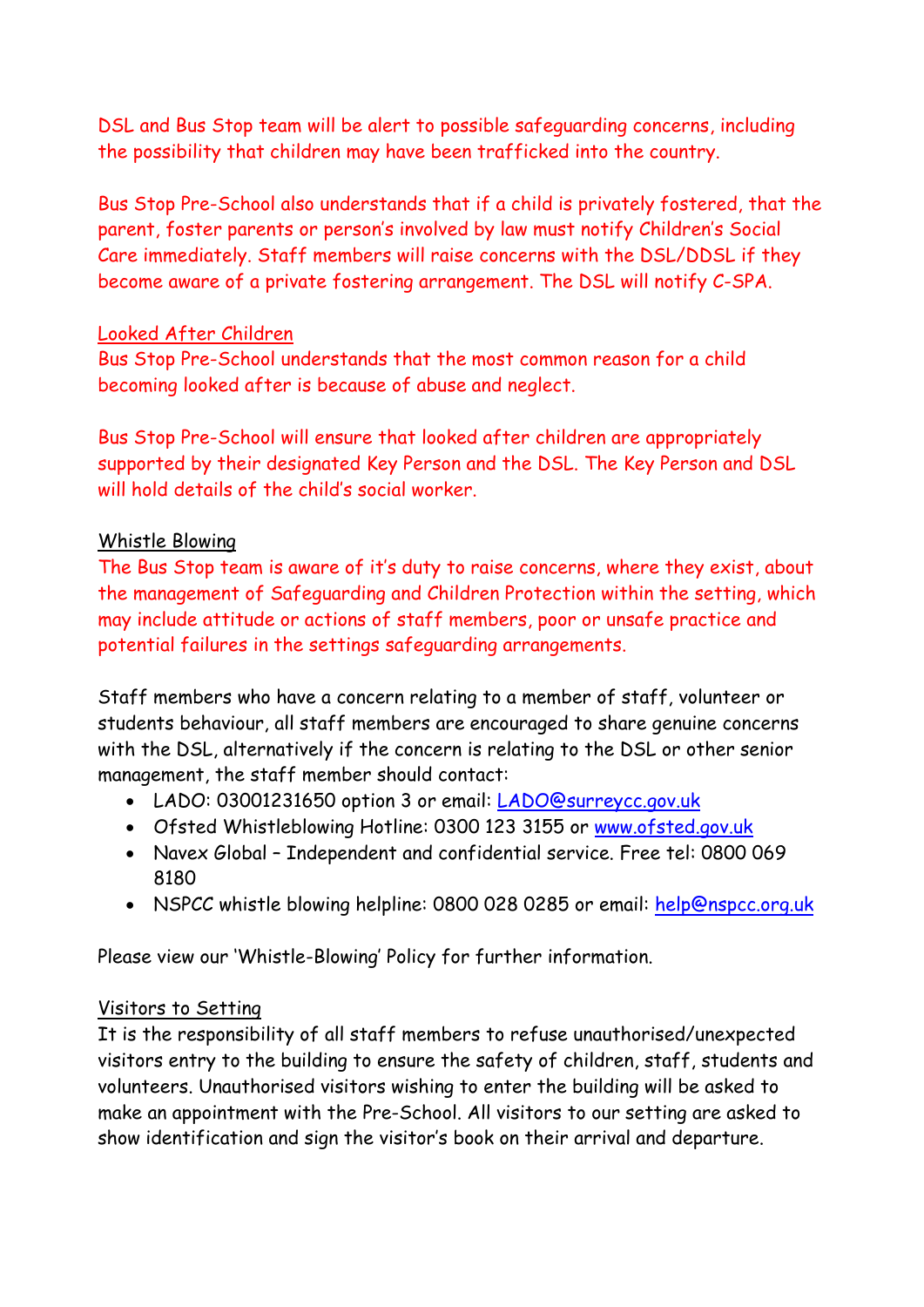If an unknown professional for example a social worker arrives at the setting without appointment to discuss a child protection concern relating to a child, it is the Bus Stop Pre-School practice to telephone the Social workers head office to verify their identity and reason for their visit.

Bus Stop Pre-School is run from a bungalow and has sole use of a bungalow at all times. These areas include Office, 2 kitchens, adult toilet, child toilet, 3 classrooms, dining hall and front and rear garden.

Also refer to Emergency Closure Policy including Lock Down Procedure.

### Visitors/Strangers to Forest School Site

Bus Stop Pre-School holds Forest School sessions in public woodlands. If a visitor/stranger enters the Forest School site it is the responsibility of the Forest School Leader to explain that the session is a private session and will politely ask the visitor/stranger to leave to ensure the safeguarding of the children and adults. If the visitors/stranger refuses to leave and becomes aggressive, the decision will be made to leave the site immediately and return to the building. The incident will be reported to the police immediately and reported to the National Trust Duty Manager.

As a Forest School Trainer, we welcome students and educational visitors to join us during Forest School sessions with the children (appointment only). To ensure the safety of the Pre-School children and staff members the students/visitors are required to show proof of identity (Photo driving licence), DBS check and or a letter from their setting to verify who they are and reason for visit. If visiting practitioners do not wish to provide the above, they will not be able to attend. Please see 'Visitors Risk Assessment' and 'Mobile Phone, Camera and ICT' policy and Risk assessment.

### Parent Information

Parents and carers are informed and made aware of the Safeguarding Children / Child Protection policy through our Induction Checklist, full policy booklet which is freely available by the children's tray area and policies displayed on the website. Parents / carers are also kept up to date with any relevant safeguarding children information including Internet safety, through information leaflets downloaded from appropriate safeguarding children/child protection websites. It is the DSL responsibility to keep all information up to date.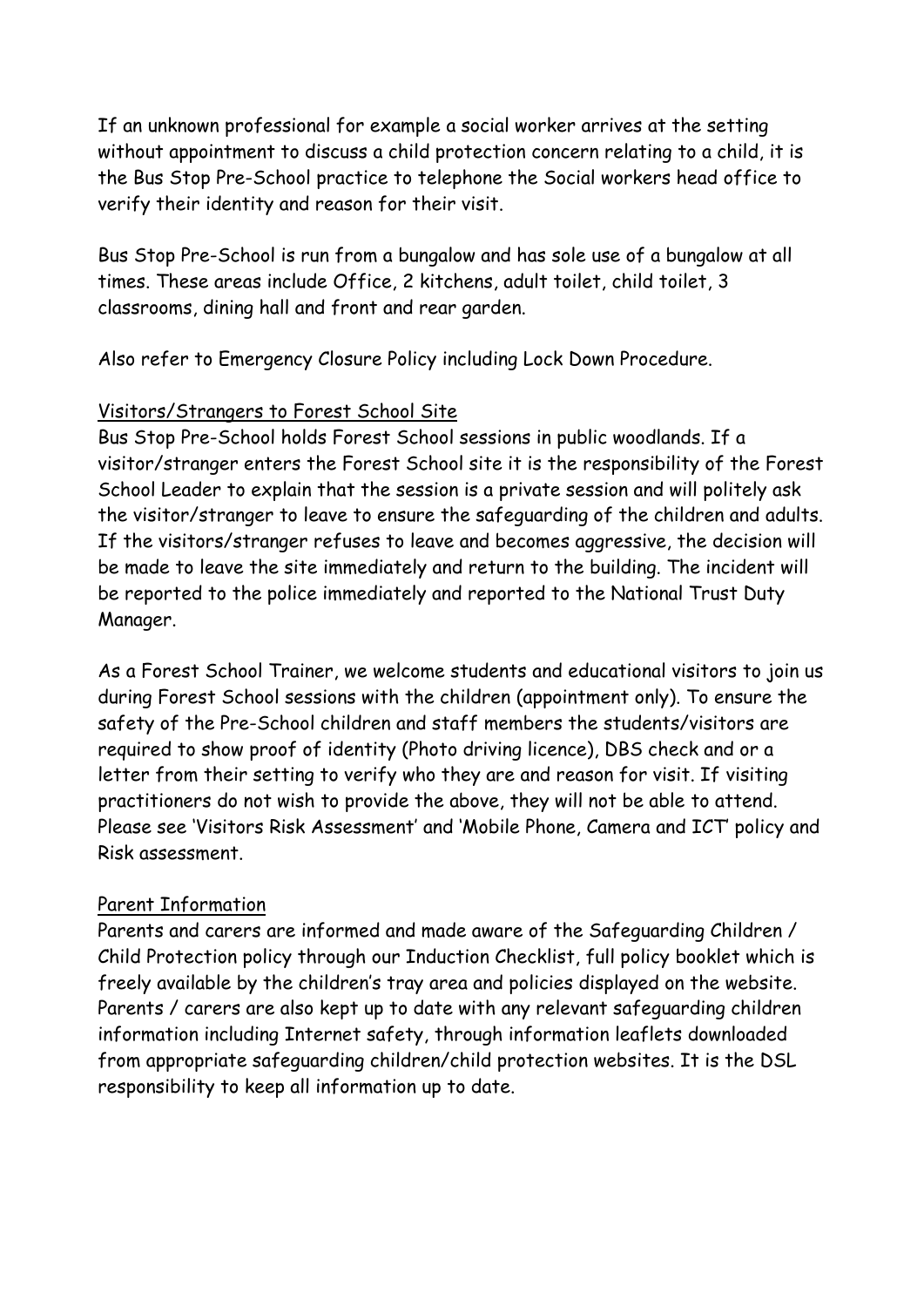During the admissions process at Pre-School every parent/carer is given a child record form to be completed. This form is required to be completed before a child may be left in the care of our staff team. The child record form details each

- Child's full name(s),
- Address(es),
- Gender,
- Date of birth,
- Language spoken at home,
- Name(s) of person(s) whom is the child's legal guardian, Birth certificate is shown to staff.
- Name(s) of person(s) with parental responsibility,
- Names of 4 persons with permission to collect a child,
- Contact details of parents/carers,
- Emergency contact,
- Emergency Procedures and permission,
- Medical Information,
- Ethnicity,
- Religion,
- Details of other settings attended and permission to contact the setting and external agencies to share information about a child's progress to date.
- Trip consent.

It is the responsibility of the settings Manager to ensure the forms are up dated at the beginning of each academic year or as required. Parents/carers are also informed that it is their responsibility to ensure their child's contact details and medical details are up to date.

### Absences - Children missing from Education

During the Admissions process practitioners explain to every parents/carers that if their child is absent due to sickness or holiday they must inform the Pre-School's Management team by telephone. If a child does not arrive for their expected session the DSL will contact the parent/carer to find out the reason for their non –attendance. If the DSL cannot contact the parents/carers and has concerns for the family, including repeated absences, the DSL will contact C-SPA or Police. Please also see our 'Health and Safety Policy', 'Emergency Closure Policy', 'Arrivals and Departure Procedure', 'Induction Checklist' and 'Child Contract'.

### Collection of Children

Any person arriving to collect a child from Pre-School must be aged sixteen or over, this is to ensure the safeguarding and health and safety of all children. In the event that an older sibling or young person arrives to collect and is under the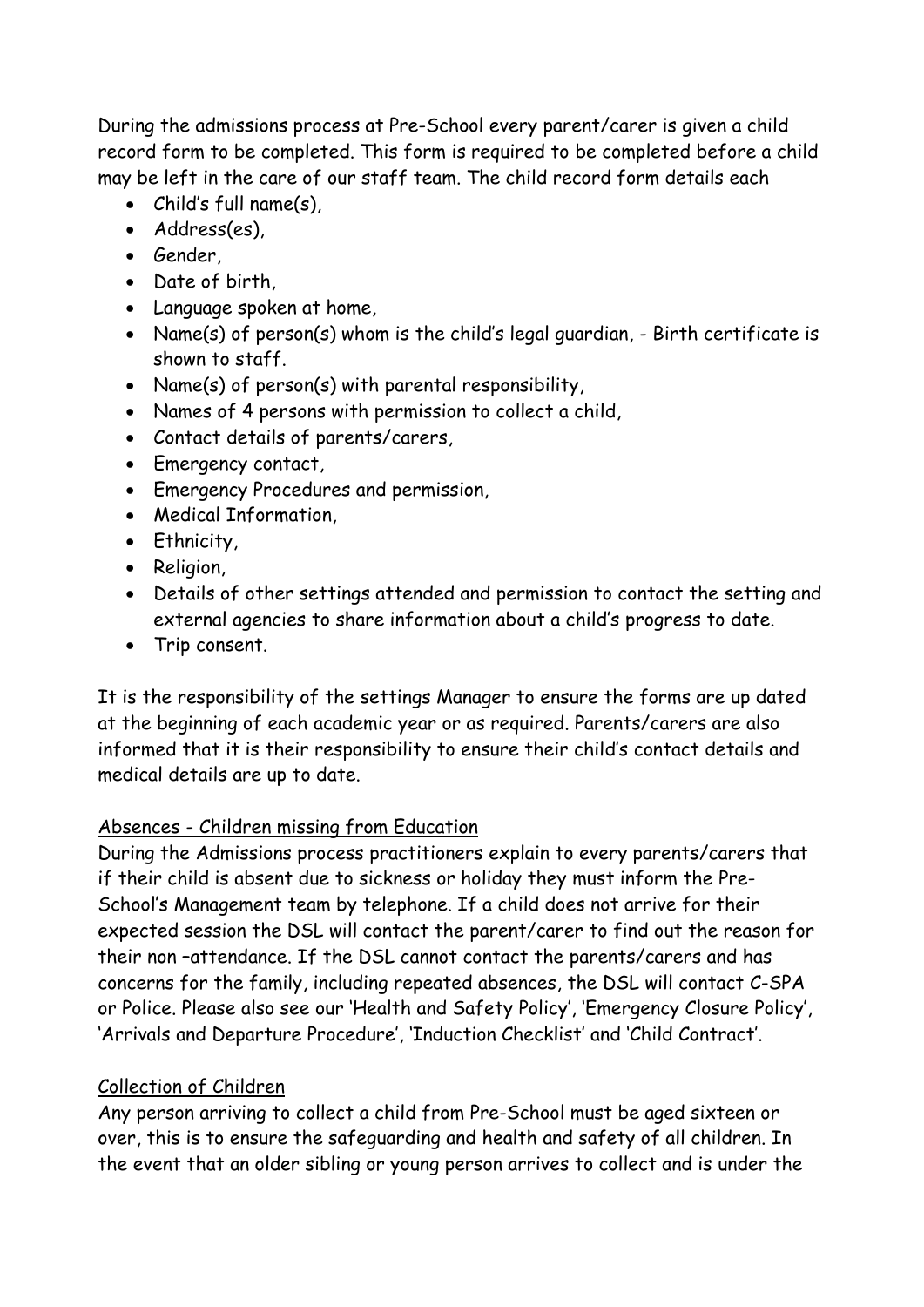age of sixteen, the Management team will contact the parent/carer to collect the child. Please see 'Arrivals and Departure' procedure and 'Collections and Non-Collections' policy and procedure.

Who to contact if a safeguarding children / child protection issue has been raised:

• Surrey Children's Single Point of Access (C-SPA) for requesting support concerning the safety of a child, young person or adult.

C-SPA contact:

Telephone: 0300 470 9100 Email: concerns for a child or young person: [cspa@surreycc.gov.uk](mailto:cspa@surreycc.gov.uk) Email: concerns for an adult: [ascmash@surreycc.gov.uk](mailto:ascmash@surreycc.gov.uk) Secure email: cs[mash@surreycc.gcsx.gov.uk](mailto:ash@surreycc.gcsx.gov.uk) or Egress Emergency Duty Team (EDT) out of hours: 01483 517898

- Child Protection Consultation line: 0300 470 9100 (select consultation line option).
- Education Safeguarding Advisor [education.safeguarding@surreycc.gov.uk](mailto:education.safeguarding@surreycc.gov.uk)

For concerns that already have an allocated social worker/professional please contact them directly or via referral hub:

South East Referral Hub: 0300 123 1620

- Surrey County Council's local authority designated officer (LADO) 0300 123 1650, option 3 or email [LADO@surreycc.gov.uk](mailto:LADO@surreycc.gov.uk) (concerns/allegations against adults working with children and young people).
- Surrey Early Years Educational Effectiveness Team (previously Surrey Supporting Children's team) contact on: 0300 123 1620 (concerns/allegations against adults working with children and young people)
- Ofsted can be contacted on 0300 123 1231 or [www.ofsted.gov.uk,](http://www.ofsted.gov.uk/) post: Ofsted, Piccadilly Gate, Store Street, Manchester, M1 2WD. To report an allegation against a staff member or volunteer tel - 0300 123 4666
- Ofsted Whistleblowing Hotline 0300 123 3155 or [www.ofsted.gov.uk](http://www.ofsted.gov.uk/)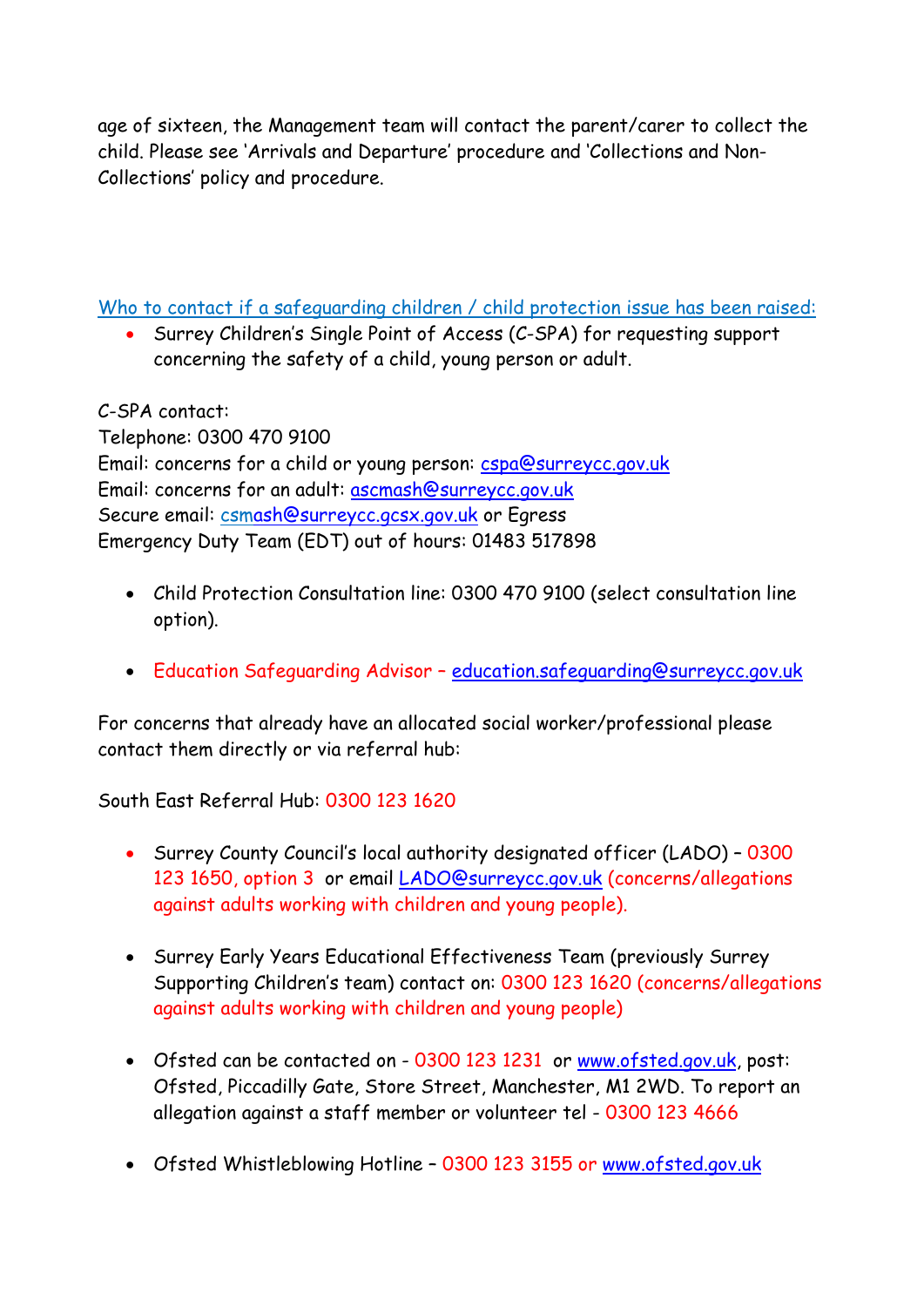- Multi-Agency Referral Form (MARF) available from: [http://www.surreycc.gov.uk/social-care-and-health/childrens-social](http://www.surreycc.gov.uk/social-care-and-health/childrens-social-care/information-for-child-social-care-professionals/forms-for-protecting-and-safeguarding-children)[care/information-for-child-social-care-professionals/forms-for-protecting](http://www.surreycc.gov.uk/social-care-and-health/childrens-social-care/information-for-child-social-care-professionals/forms-for-protecting-and-safeguarding-children)[and-safeguarding-children](http://www.surreycc.gov.uk/social-care-and-health/childrens-social-care/information-for-child-social-care-professionals/forms-for-protecting-and-safeguarding-children)
- Police: 999 (in an emergency) and or 101.
- Epsom General Hospital Telephone: 01372 735735.
- Disclosure and Barring Service Telephone: 03000 200 190 or [www.gov.uk/dbs](http://www.gov.uk/dbs) or [customerservices@bds.gsi.gov.uk](mailto:customerservices@bds.gsi.gov.uk)
- Information Commissioners Office Telephone: 0303 123 1113 or [www.ico.gov.uk](http://www.ico.gov.uk/)
- Bookham Baptist Children Centre Telephone: 01372 811313.
- Family Advice Line Legal advice on family law: 0300 3305480

### Useful Resources and Websites:

- Surrey Safeguarding Children Partnership (SSCP) Manual of child protection guidelines – [www.surreycc.gov.uk/safeguarding](http://www.surreycc.gov.uk/safeguarding)
- Surrey Safeguarding Children Partnership: [http://surreyscp.procedures.org.uk.hkpzh/procedures-for-specific](http://surreyscp.procedures.org.uk.hkpzh/procedures-for-specific-circumstances/a-multi-agency-protocol-for-the-management-of-actual-or-suspected-bruising-in-infants-who-are-not-independently-mobile)[circumstances/a-multi-agency-protocol-for-the-management-of-actual-or](http://surreyscp.procedures.org.uk.hkpzh/procedures-for-specific-circumstances/a-multi-agency-protocol-for-the-management-of-actual-or-suspected-bruising-in-infants-who-are-not-independently-mobile)[suspected-bruising-in-infants-who-are-not-independently-mobile](http://surreyscp.procedures.org.uk.hkpzh/procedures-for-specific-circumstances/a-multi-agency-protocol-for-the-management-of-actual-or-suspected-bruising-in-infants-who-are-not-independently-mobile)
- Advisory, Concilliation and Arbitration Service (ACAS): [www.acas.org.uk](http://www.acas.org.uk/), tel: 08457 474747.
- Stop it Now campaign: [www.stopitnow.org.uk](http://www.stopitnow.org.uk/), free helpline: 0808 1000 900.
- Childline: [www.childline.org.uk](http://www.childline.org.uk/)
- NSPCC: [www.nspcc.org.uk,](http://www.nspcc.org.uk/) [help@nspcc.org.uk,](mailto:help@nspcc.org.uk) or tel: 0808 800 5000
- Direct Government information relating to legislation: [www.direct.gov.uk](http://www.direct.gov.uk/)
- UNICEF: [www.unicef.org](http://www.unicef.org/)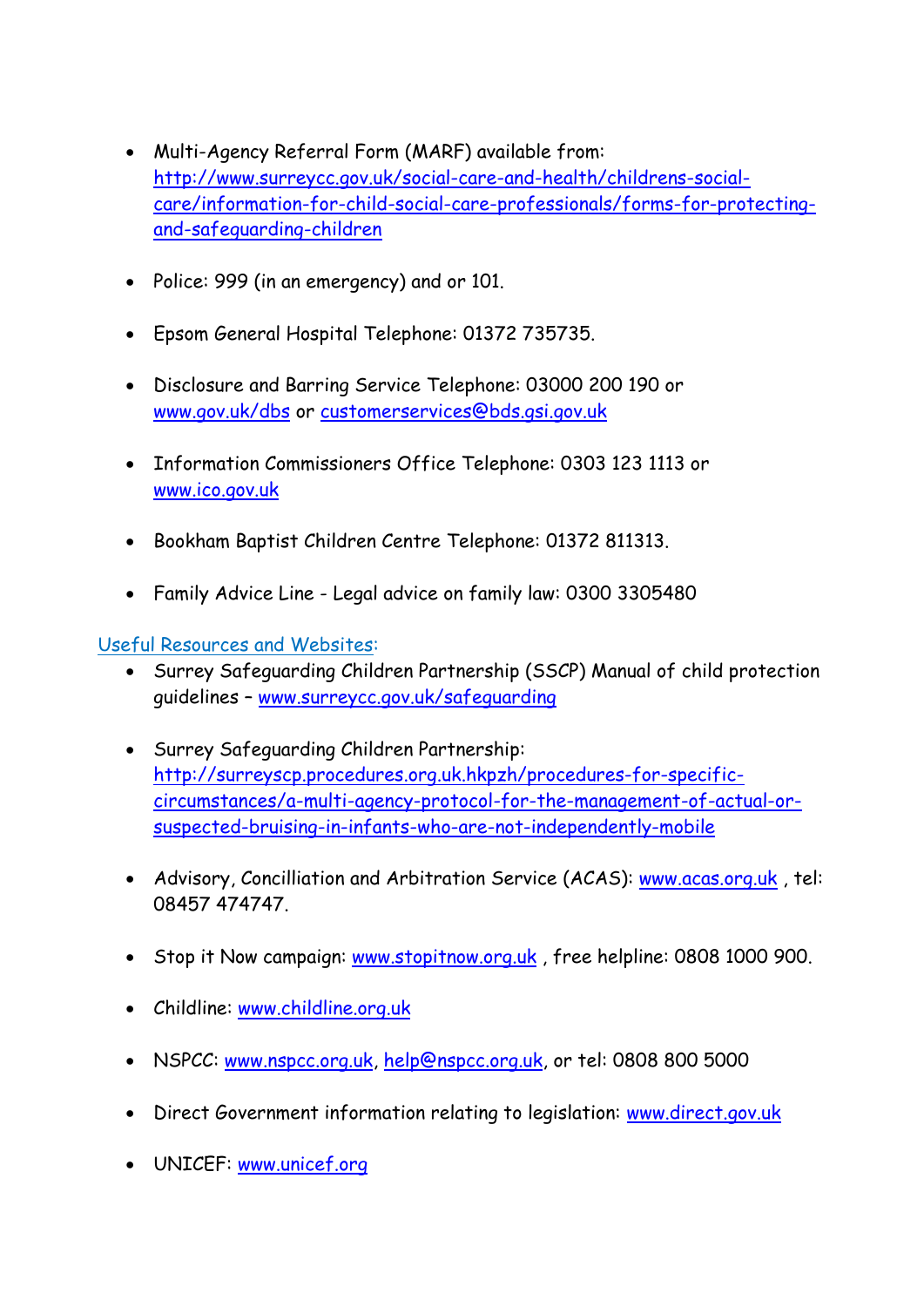- Protect Speak up, Stop harm: Whistle Blowing Advice Line, telephone: 0203 117 2520 (option 1), Email: [www.pcaw.org.uk](http://www.pcaw.org.uk/)
- Disclosure and Barring: [www.gov.uk/government/organisation/disclosure](http://www.gov.uk/government/organisation/disclosure-and-barring-service)[and-barring-service](http://www.gov.uk/government/organisation/disclosure-and-barring-service)
- [www.pacey.org.uk](http://www.pacey.org.uk/)
- Prevent Strategy (2011) HM Government. Online resource available at: [www.gov.uk/government/uploads/attachment\\_data/file/97976/prevent](http://www.gov.uk/government/uploads/attachment_data/file/97976/prevent-strategy-review.pdf)[strategy-review.pdf](http://www.gov.uk/government/uploads/attachment_data/file/97976/prevent-strategy-review.pdf)
- The Prevent Duty Departmental advice for schools and childcare providers. Reference number: DFE-00174-2015, [www.gov.uk/government/uploads/system/attachment\\_data/file/439598/pre](http://www.gov.uk/government/uploads/system/attachment_data/file/439598/prevent-duty-departmental-advice-v6-pdf) [vent-duty-departmental-advice-v6-pdf](http://www.gov.uk/government/uploads/system/attachment_data/file/439598/prevent-duty-departmental-advice-v6-pdf)
- Counter Terrorism and Security Act (2015) [www.legislation.gov.uk/ukpga/2015/6/pdf/ukpga\\_20150006\\_en.pdf](http://www.legislation.gov.uk/ukpga/2015/6/pdf/ukpga_20150006_en.pdf)
- Surrey against Domestic Abuse: [www.surreyagainstda.info](http://www.surreyagainstda.info/)
- Government FGM websites: Female genital mutilation Gov.uk, FGM Factsheet, National Multi Agency Guidelines, FGM resource pack.
- Governments Statutory guidance Multi-agency statutory guidance on female genital mutilation – [www.gov.uk](http://www.gov.uk/)
- NSPCC FGM helpline: 0800 028 3550
- Forced Marriages: [www.freedomcharity.org.uk](http://www.freedomcharity.org.uk/)
- Honour Based Violence: [www.safe.met.police.uk/crimes\\_of\\_honour/get\\_the\\_facts.html](http://www.safe.met.police.uk/crimes_of_honour/get_the_facts.html)

This policy was adopted in September 2006 to be reviewed annually.

This policy was updated September 2021, to be reviewed March 2022.